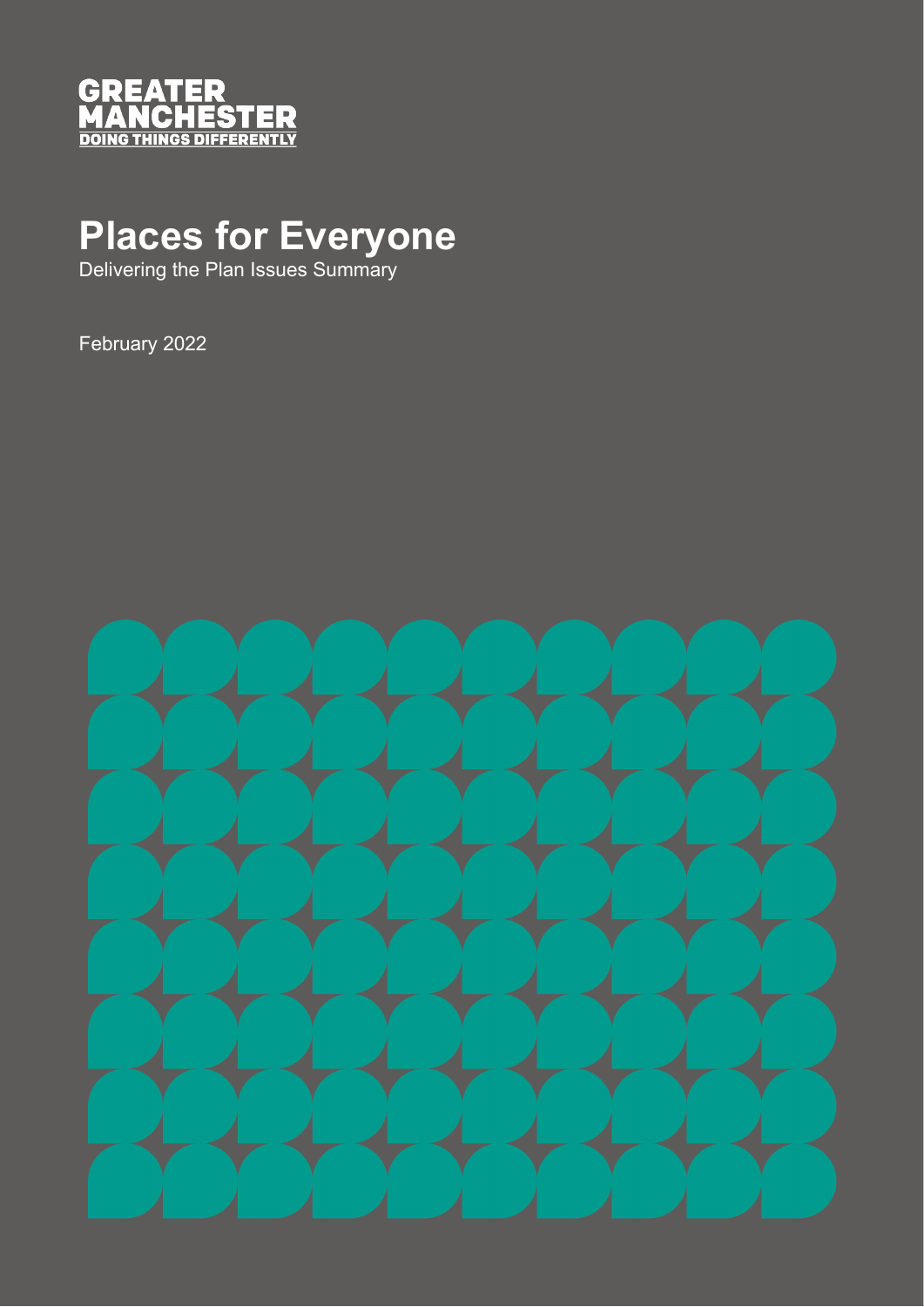## **Chapter 12 – Delivering the Plan**

A summary of the issues raised in relation to the policies within PfE 2021 Chapter 12 – Delivering the Plan and the relevant respondents to PfE 2021 is set out below.

#### **PfE 2021 Policy JP-D1 Infrastructure Implementation**

| Row     | Summary of issues raised to PfE2021                  | Summary response to issues raised to PfE2021                                                       | <b>Respondent name(s)</b> |
|---------|------------------------------------------------------|----------------------------------------------------------------------------------------------------|---------------------------|
|         | <b>Principle</b>                                     |                                                                                                    |                           |
| JP-D1.1 | Infrastructure services, including road, are at full | In line with NPPF, the Plan seeks to promote the development of brownfield land within the         | E Bowles                  |
|         | capacity and without major investment, and without   | urban area and to use land efficiently (JP-S1). By working together, the nine districts have been  | Jason Reynolds            |
|         | the use of green field and Green Belt beyond what is | able to maximise the supply of the brownfield land at the core of the conurbation and limit the    | <b>Robert Pearson</b>     |
|         | proposed, the developments will not be achievable.   | extent of Green Belt release.                                                                      | <b>Edward Beckmann</b>    |
|         |                                                      | Chapter 4 (4.1 - 4.23) summarises the PfE Spatial Strategy which seeks to deliver the vision and   | Jennifer Davis            |
|         |                                                      | objectives of the Plan. The approach to growth and spatial distribution is set out in the Growth   | <b>Andrew Scanlon</b>     |
|         |                                                      | and Spatial Options Paper [02.01.10].                                                              | <b>Vicky Harper</b>       |
|         |                                                      |                                                                                                    | Sin Yi Pang               |
|         |                                                      | GMCA, the Local Authorities and TfGM have a clear policy direction (JP-Strat 14) and major         | Stephen Woolley           |
|         |                                                      | programme of investment in sustainable transport which is expected to transform travel patterns    | Mike Bolton               |
|         |                                                      | in GM and help achieve our "Right Mix" vision of no net increase in motor-vehicle traffic by 2040  | <b>Kelly Baker</b>        |
|         |                                                      | which will enable the delivery of our growth ambitions as set out in the GM Transport Strategy     |                           |
|         |                                                      | Appendix 1 - Right Mix Technical Note [09.01.03].                                                  |                           |
|         |                                                      | Policy JP-C 1 supports transforming transport infrastructure and services in order to help deliver |                           |
|         |                                                      | an accessible, low carbon Greater Manchester with world-class connectivity.                        |                           |
|         |                                                      | Greater Manchester Transport Strategy 2040 [09.01.01] sets out our ambitions to improve the        |                           |
|         |                                                      | transport network across Greater Manchester. All strategically significant infrastructure          |                           |
|         |                                                      | investment proposals are highlighted in the supporting document Our Five Year Transport            |                           |
|         |                                                      | Delivery Plan 2021-2026 [09.01.02]. The programme of interventions set out in the Five Year        |                           |
|         |                                                      | Delivery Plan reflects the growth aspirations of the PfE Plan in order to support sustainable      |                           |
|         |                                                      | development. The allocation topic papers for each allocation set out the specific infrastructure   |                           |
|         |                                                      | requirements for that allocation.                                                                  |                           |
|         |                                                      | Greater Manchester has recently been awarded a City Regional Sustainable Transport                 |                           |
|         |                                                      | Settlement (CRSTS) which means that Government funding of £1.07bn will be available over the       |                           |
|         |                                                      |                                                                                                    |                           |
|         |                                                      | next five years to help develop and deliver the programme of interventions. It is envisaged that   |                           |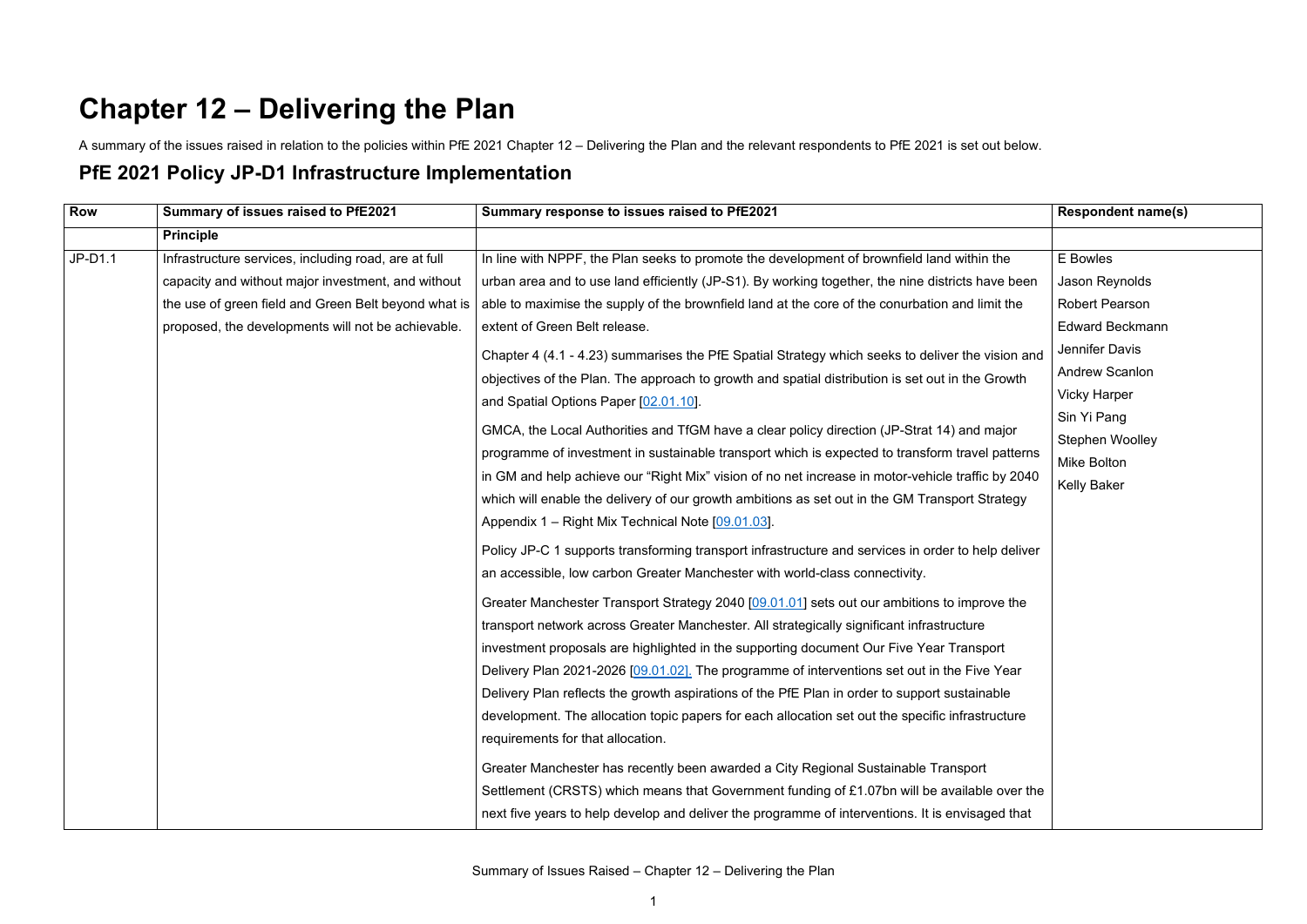| <b>Row</b> | Summary of issues raised to PfE2021                 | Summary response to issues raised to PfE2021                                                         | <b>Respondent name(s)</b>        |
|------------|-----------------------------------------------------|------------------------------------------------------------------------------------------------------|----------------------------------|
|            |                                                     | further multi-year infrastructure funding settlements will be awarded in future years over the       |                                  |
|            |                                                     | course of the PfE Plan period.                                                                       |                                  |
| $JP-D1.2$  | Within Bury the infrastructure is not sufficient to | The majority of land identified for development in the PfE Plan is on land within the existing       | David Almond                     |
|            | accommodate so many new people.                     | urban area (which generally already benefits from access to public transport) as set out in the      |                                  |
|            |                                                     | Existing Land Supply and Transport Technical Note [09.01.05] and associated addendum                 |                                  |
|            |                                                     | [09.01.06]                                                                                           |                                  |
|            |                                                     | All allocations policies include measures to deliver sustainable transport infrastructure and public |                                  |
|            |                                                     | transport accessibility and mitigate highways and other impacts where appropriate. Allocations       |                                  |
|            |                                                     | policies are informed by an assessment of cumulative impacts through the respective Transport        |                                  |
|            |                                                     | Locality Assessments [09.01.07 through to 09.01.28] which concluded that the potential impacts       |                                  |
|            |                                                     | of the allocations on the transport network can be addressed and are not considered to be            |                                  |
|            |                                                     | unsafe or severe, in accordance with NPPF.                                                           |                                  |
| D JP-1.3   | The policy falls significantly short of the         | A number of policies in the PfE Plan provide a sufficient policy framework to address this matter,   | <b>Taylor Wimpey</b>             |
|            | requirements of the NPPF around infrastructure.     | such as Policies, JP-G6, JP-P5, JP-P6 and JP-D2 which state that new development must be             |                                  |
|            |                                                     | supported by the necessary infrastructure, including where appropriate green spaces, schools         |                                  |
|            |                                                     | and medical facilities.                                                                              |                                  |
|            |                                                     | For development of the allocations, the Transport Locality Assessments [09.01.07 through to          |                                  |
|            |                                                     | 09.01.28] set out the required transport infrastructure improvements for each allocation that are    |                                  |
|            |                                                     | necessary, or would support, the allocation in order to mitigate the impact of development.          |                                  |
|            |                                                     | Strategic Viability Assessments $[03.01.01 - 03.01.04]$ have been published alongside the PfE        |                                  |
|            |                                                     | Plan to demonstrate viability of mitigation for the allocations.                                     |                                  |
| $JP-D1.4$  | There is support for GMCA to use Mayoral            | Support noted                                                                                        | Peel L&P Investments (North) Ltd |
|            | Development Corporations, Local Development         |                                                                                                      |                                  |
|            | Orders, compulsory purchase and other powers to     |                                                                                                      |                                  |
|            | support development delivery and assist site        |                                                                                                      |                                  |
|            | assembly.                                           |                                                                                                      |                                  |
| $JP-D1.5$  | The PfE must make clear the circumstances in        | The use of Compulsory Purchase Orders is prescribed in legislation. It is not appropriate to         | Peel L&P Investments (North) Ltd |
|            | which use of public sector powers of Development    | repeat this in this plan.                                                                            |                                  |
|            | Corporations or CPO would be used.                  |                                                                                                      |                                  |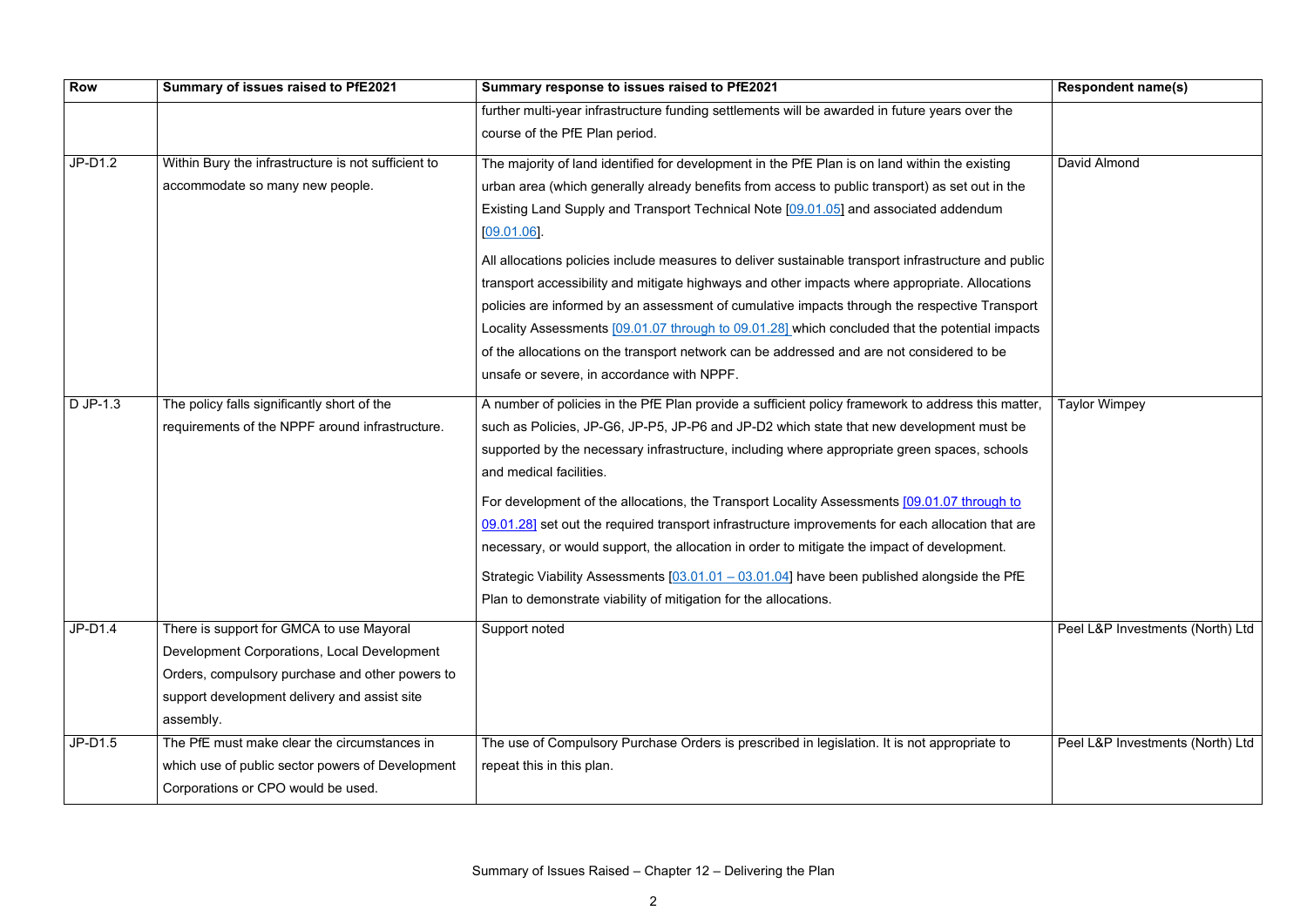| <b>Row</b> | Summary of issues raised to PfE2021                     | Summary response to issues raised to PfE2021                                                       | <b>Respondent name(s)</b>        |
|------------|---------------------------------------------------------|----------------------------------------------------------------------------------------------------|----------------------------------|
| $JP-D1.6$  | Strategies must be treated with a degree of             | A number of policies in the PfE Plan provide a sufficient policy framework to address this matter, | Peel L&P Investments (North) Ltd |
|            | flexibility. The proposed approach to infrastructure    | such as Policies, JP-G6, JP-P5, JP-P6 and JP-D2 which state that new development must be           |                                  |
|            | funding and delivery cannot be defined, particularly    | supported by the necessary infrastructure, including where appropriate green spaces, schools       |                                  |
|            | in the case of outline or hybrid applications where     | and medical facilities. Policy JP-C 7 sets out the transport requirements of new development.      |                                  |
|            | matters of detail are reserved.                         | Applications for planning permission will need to comply with the requirements of the policy. All  |                                  |
|            |                                                         | allocations policies include measures to deliver sustainable transport infrastructure, heath,      |                                  |
|            |                                                         | education and green space provision where appropriate.                                             |                                  |
|            |                                                         | Strategic Viability Assessments $[03.01.01 - 03.01.04]$ have been published alongside the PfE      |                                  |
|            |                                                         | Plan to demonstrate viability of mitigation for the allocations.                                   |                                  |
| $JP-D1.7$  | Infrastructure should be directly related to the        | All allocations policies include measures to deliver sustainable transport infrastructure, heath,  | Northern Gateway Development     |
|            | proposed development as mitigation. Alternative         | education and green space provision where appropriate.                                             | Vehicle                          |
|            | wording has been provided.                              | Strategic Viability Assessments $[03.01.01 - 03.01.04]$ have been published alongside the PfE      |                                  |
|            |                                                         | Plan to demonstrate viability of mitigation for the allocations. No change is considered           |                                  |
|            |                                                         | necessary.                                                                                         |                                  |
| $JP-D1.8$  | Broadly support the proposed approach to                | Support noted.                                                                                     | Peel L&P Investments (North) Ltd |
|            | infrastructure implementation.                          |                                                                                                    |                                  |
| JP-D1.9    | If the actions proposed lie outside the scope of the    | It is unclear which actions this refers to.                                                        | Jane Barker                      |
|            | PfE, unclear why they are included in the PfE policy.   |                                                                                                    |                                  |
| JP-D1.10   | Infrastructure plans should be agreed alongside the     | A number of policies in the PfE Plan provide a sufficient policy framework to address this matter, | <b>Karen Shreeve</b>             |
|            | PfE. It is not sufficient to say they will be required. | such as Policies, JP-G6, JP-P5, JP-P6 and JP-D2 which state that new development must be           |                                  |
|            |                                                         | supported by the necessary infrastructure, including where appropriate green spaces, schools       |                                  |
|            |                                                         | and medical facilities. Policy JP-C 7 sets out the transport requirements of new development.      |                                  |
|            |                                                         | Applications for planning permission will need to comply with the requirements of these policies.  |                                  |
|            |                                                         | All allocations policies include measures to deliver sustainable transport infrastructure, heath,  |                                  |
|            |                                                         | education and green space provision where appropriate.                                             |                                  |
|            |                                                         | Strategic Viability Assessments $[03.01.01 - 03.01.04]$ have been published alongside the PfE      |                                  |
|            |                                                         | Plan to demonstrate viability of mitigation for the allocations.                                   |                                  |
|            | <b>Funding / Delivery</b>                               |                                                                                                    |                                  |
| JP-D1.11   | There is no allowance for the current restriction on    | A Strategic Viability Assessment Stage 1 was undertaken in accordance with the 2019 revised        | <b>Taylor Wimpey</b>             |
|            | pooling S106 obligations / potential for Strategic      | National Planning Policy Framework and the relevant sections of the Planning Practice              |                                  |
|            | Infrastructure Tariffs. The plan significantly          | Guidance (PPG). An Addendum was prepared to update the assessment in the light of the              |                                  |
|            | underestimates or fails to consider the cost of         | Stockport withdrawal and to review the assumptions in the light of Covid 19. [03.01.01-03.01.03]   |                                  |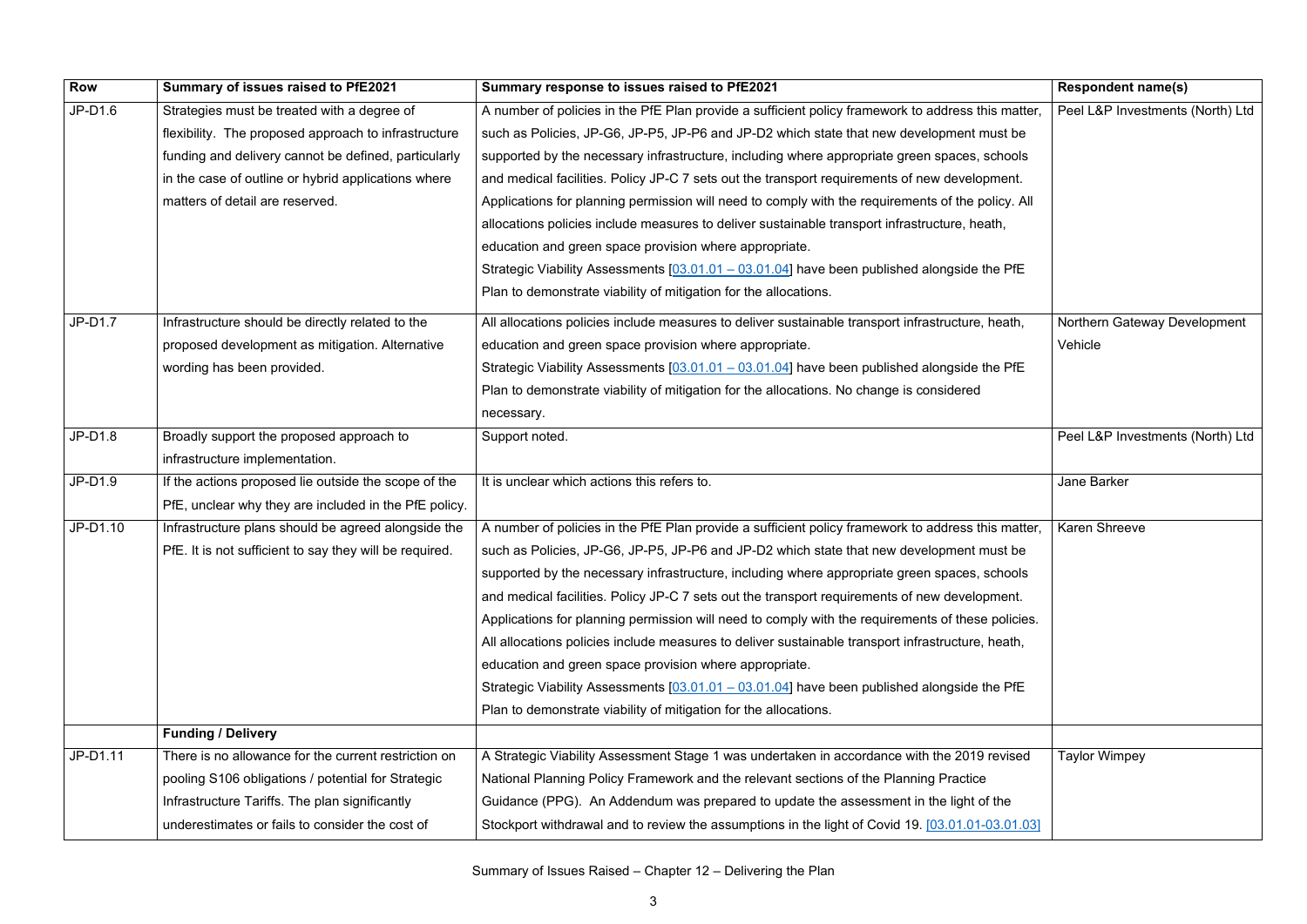| Row      | Summary of issues raised to PfE2021                   | Summary response to issues raised to PfE2021                                                     | <b>Respondent name(s)</b>        |
|----------|-------------------------------------------------------|--------------------------------------------------------------------------------------------------|----------------------------------|
|          | providing a number of infrastructure requirements     | The VASF follows the industry-standard approach of comparing the residual value of different     |                                  |
|          | such as education and social infrastructure. Until a  | types of development with a notional benchmark land value and is considered to be a robust,      |                                  |
|          | more comprehensive viability assessment, which        | widely accepted methodology.                                                                     |                                  |
|          | considers the full costs of these requirements is     |                                                                                                  |                                  |
|          | undertaken, the plan is unsound.                      |                                                                                                  |                                  |
| JP-D1.12 | The PfE is not accompanied by an Infrastructure       | Infrastructure Delivery Plans are not required by NPPG. NPPF states that 'all plans should       | <b>Taylor Wimpey</b>             |
|          | Delivery Plan to demonstrate how the infrastructure   | promote a sustainable pattern of development that seeks to:   align growth and infrastructure'   |                                  |
|          | needs have been determined for each of the            | (paragraph 11a). PfE provides an appropriate framework for delivery and has been informed by     |                                  |
|          | strategic sites and how the needs will be funded and  | discussions with strategic infrastructure providers as set out in the Delivery Topic Paper       |                                  |
|          | delivered.                                            | [03.01.05]                                                                                       |                                  |
|          |                                                       | Allocation policies set out the required infrastructure and have been subject to a Viability     |                                  |
|          |                                                       | Assessment [03.01.04]. Further details can be found in the individual Allocation Topic Papers.   |                                  |
| JP-D1.13 | Does not object in principle that the policy proposes | Noted.                                                                                           | Peel L&P Investments (North) Ltd |
|          | to establish a new long-term funding mechanism for    |                                                                                                  |                                  |
|          | transport infrastructure, and there are clear         |                                                                                                  |                                  |
|          | parameters in the NPPF and PPG about how this         |                                                                                                  |                                  |
|          | can be achieved.                                      |                                                                                                  |                                  |
| JP-D1.14 | The plan needs to identify how the required           | A number of policies in the Plan provide the policy framework to address this matter, such as    | See Appendix.                    |
|          | infrastructure will be paid for, with clear delivery  | Policies, JP-G6, JP-G9, JP-P1, JP-P5, JP-P6, JP-P7, JP-C1-7. JP-D2 states that new               |                                  |
|          | plans for infrastructure included.                    | development must be supported by the necessary infrastructure, including where appropriate       |                                  |
|          |                                                       | green spaces, schools and medical facilities.                                                    |                                  |
|          |                                                       | Allocation policies set out the required infrastructure and have been subject to a Viability     |                                  |
|          |                                                       | Assessment [03.01.04]. Further details can be found in the individual Allocation Topic Papers.   |                                  |
|          |                                                       | Greater Manchester Transport Strategy 2040 [09.01.01] sets out our ambitions to improve the      |                                  |
|          |                                                       | transport network across Greater Manchester. All strategically significant infrastructure        |                                  |
|          |                                                       | investment proposals are highlighted in the supporting document Our Five Year Transport          |                                  |
|          |                                                       | Delivery Plan 2021-2026 [09.01.02].                                                              |                                  |
|          |                                                       | Greater Manchester has recently been awarded a City Regional Sustainable Transport               |                                  |
|          |                                                       | Settlement (CRSTS) which means that Government funding of £1.07bn will be available over the     |                                  |
|          |                                                       | next five years to help develop and deliver the programme of interventions. It is envisaged that |                                  |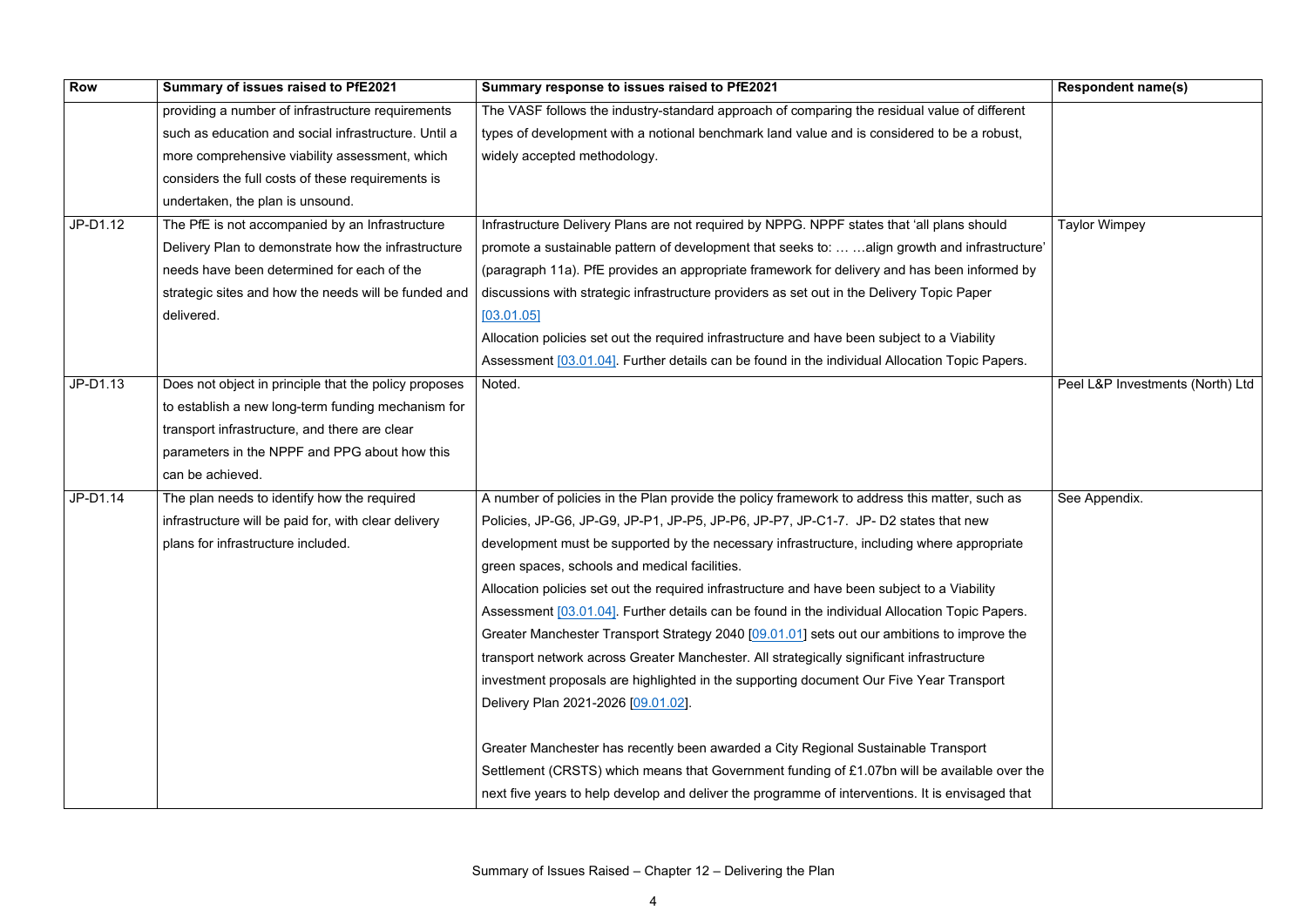| Row      | Summary of issues raised to PfE2021                   | Summary response to issues raised to PfE2021                                                       | <b>Respondent name(s)</b>         |
|----------|-------------------------------------------------------|----------------------------------------------------------------------------------------------------|-----------------------------------|
|          |                                                       | further multi-year infrastructure funding settlements will be awarded in future years over the     |                                   |
|          |                                                       | course of the PfE Plan period.                                                                     |                                   |
|          |                                                       | The Plan needs to be read as a whole, therefore no change is considered necessary.                 |                                   |
| JP-D1.16 | A lack of clarity about the funding mechanism         | A number of policies in the PfE Plan provide a sufficient policy framework to address this matter, | Peel L&P Investments (North) Ltd  |
|          | proposed and no evidence about its impact on          | such as Policies, JP-G6, JP-G9, JP-P5, JP-P6, JP-P7 and JP-D2 which state that new                 |                                   |
|          | development viability.                                | development must be supported by the necessary infrastructure, including where appropriate         |                                   |
|          |                                                       | green spaces, schools and medical facilities. Applications for planning permission will need to    |                                   |
|          |                                                       | comply with the requirements of these policies. All allocations policies include measures to       |                                   |
|          |                                                       | deliver sustainable transport infrastructure, heath, education and green space provision where     |                                   |
|          |                                                       | appropriate.                                                                                       |                                   |
|          |                                                       | Strategic Viability Assessments $[03.01.01 - 03.01.04]$ have been published alongside the PfE      |                                   |
|          |                                                       | Plan to demonstrate viability of mitigation for the policies in the plan.                          |                                   |
| JP-D1.17 | Unclear why the funding mechanism is proposed         | Paragraph 12.1 identifies that delivering our ambitions will be challenging and will require       | Peel L&P Investments (North) Ltd  |
|          | when there is already an appropriate mechanism        | substantial amounts of investment form the public and private sector. All mechanisms for           |                                   |
|          | available in the form of planning obligations secured | delivery will be considered, including but not exclusively, planning obligations.                  |                                   |
|          | via S106 of the Town and Country Planning Act         |                                                                                                    |                                   |
|          | 1990.                                                 |                                                                                                    |                                   |
| JP-D1.18 | Support the criteria of Policy JP-D1 which are        | Noted                                                                                              | Northern Gateway Development      |
|          | relevant to the delivery of the JPA1.2 in terms of    |                                                                                                    | Vehicle                           |
|          | approach to phasing and / or delivery of major        |                                                                                                    |                                   |
|          | supporting infrastructure.                            |                                                                                                    |                                   |
| JP-D1.19 | In the policy there is uncertainty regarding          | The Plan is considered sound in that a number of policies in the PfE Plan provide the policy       | <b>Rosedale Property Holdings</b> |
|          | infrastructure delivery and the need for further      | framework to address infrastructure matters, such as Policies, JP-G6, JP-G9, JP-P5, JP-P6, JP-     | Limited                           |
|          | support, as yet unspecified. Concerns that the plan   | P7 and JP-D2 which state that new development must be supported by the necessary                   |                                   |
|          | can be submitted as sound in these circumstances.     | infrastructure, including where appropriate green spaces, schools and medical facilities.          |                                   |
|          |                                                       | Applications for planning permission will need to comply with the requirements of these policies.  |                                   |
|          |                                                       | All allocations policies include measures to deliver sustainable transport infrastructure, heath,  |                                   |
|          |                                                       | education and green space provision where appropriate.                                             |                                   |
|          |                                                       | Strategic Viability Assessments $[03.01.01 - 03.01.04]$ have been published alongside the PfE      |                                   |
|          |                                                       | Plan to demonstrate viability of mitigation for the policies in the plan.                          |                                   |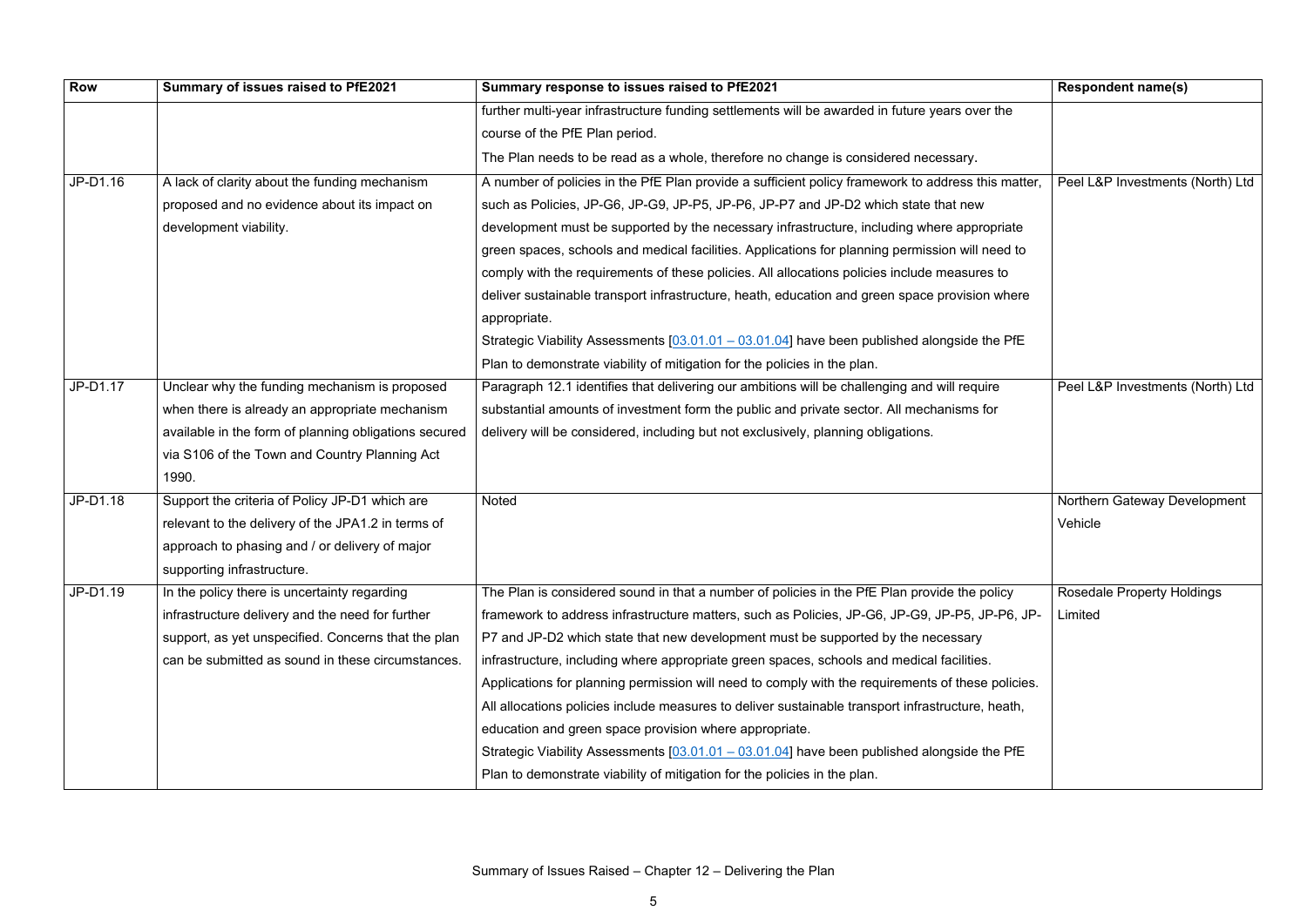| <b>Row</b> | Summary of issues raised to PfE2021                    | Summary response to issues raised to PfE2021                                                       | <b>Respondent name(s)</b>        |
|------------|--------------------------------------------------------|----------------------------------------------------------------------------------------------------|----------------------------------|
| JP-D1.20   | Concern that the phasing of the infrastructure and     | Allocation Topic Papers set out the proposed approach to phasing of infrastructure and             | <b>Catherine Poulton</b>         |
|            | property development needs to be agreed with the       | development. . PfE provides an appropriate framework for delivery and has been informed by         |                                  |
|            | key stakeholders and this hasn't been done.            | discussions with strategic infrastructure providers as set out in the Delivery Topic Paper         |                                  |
|            |                                                        | [03.01.05]                                                                                         |                                  |
|            |                                                        |                                                                                                    |                                  |
| JP-D1.21   | Due to the size of the greenbelt sites allocated       | Allocation policies set out the required infrastructure [03.01.04] and have been subject to a      | See Appendix.                    |
|            | within the plan it is unlikely that the infrastructure | Strategic Viability Study. Further information is provided in the individual Allocation Topic      |                                  |
|            | can be provided in time to bring these sites forward   | Papers. It is considered that the trajectories set out in the Allocation Topic Papers and          |                                  |
|            | within the plan period, making the plan unsound.       | summarised in the Housing Topic Paper [06.01.03] are realistic and deliverable                     |                                  |
| JP-D1.22   | The infrastructure phasing and delivery strategies     | The Plan is considered sound in that a number of policies in the PfE Plan provide the policy       | Peel L&P Investments (North) Ltd |
|            | are not justified or effective for smaller and self-   | framework to address infrastructure matters, such as Policies, JP-G6, JP-G9, JP-P5, JP-P6, JP-     |                                  |
|            | contained sites. The PfE should establish a            | P7 and JP-D2 which state that new development must be supported by the necessary                   |                                  |
|            | threshold below which such strategies are not          | infrastructure, including where appropriate green spaces, schools and medical facilities.          |                                  |
|            | required. Recommends a threshold of 1,000              | Applications for planning permission will need to comply with the requirements of these policies.  |                                  |
|            | dwellings or 100,000 sqm floorspace.                   | All allocations policies include measures to deliver sustainable transport infrastructure, heath,  |                                  |
|            |                                                        | education and green space provision where appropriate.                                             |                                  |
|            |                                                        | Strategic Viability Assessments $[03.01.01 - 03.01.04]$ have been published alongside the PfE      |                                  |
|            |                                                        | Plan to demonstrate viability of mitigation for the policies in the plan.                          |                                  |
| JP-D1.23   | Support the criteria of Policy JP-D1 which are         | Noted                                                                                              | Peel L&P Investments (North) Ltd |
|            | relevant to the delivery of the JPA1.1 in terms of     |                                                                                                    |                                  |
|            | approach to phasing and / or delivery of major         |                                                                                                    |                                  |
|            | supporting infrastructure.                             |                                                                                                    |                                  |
| JP-D1.24   | Supports the value of infrastructure phasing and       | Policy JP-D1 makes it clear that a long term strategic approach to place shaping involving         | Peel L&P Investments (North) Ltd |
|            | delivery strategy for very large developments.         | collaboration with infrastructure providers and delivery partners is essential. The Delivery Topic |                                  |
|            | However, they are dependent upon early                 | Paper [03.01.05] outlines the arrangements that Greater Manchester is putting in place,            |                                  |
|            | collaboration and inputs from infrastructure           | including the Strategic Infrastructure Board and bilateral agreements to ensure that relationships |                                  |
|            | providers and deliver partners. The delays             | are in place to support delivery of the plan.                                                      |                                  |
|            | experienced in securing these inputs can result in     |                                                                                                    |                                  |
|            | extended lead-in times. LPAs must play a role in       |                                                                                                    |                                  |
|            | facilitating collaboration in order to prevent         |                                                                                                    |                                  |
|            | unnecessary delays to delivery.                        |                                                                                                    |                                  |
|            | <b>Transport / Road Network</b>                        |                                                                                                    |                                  |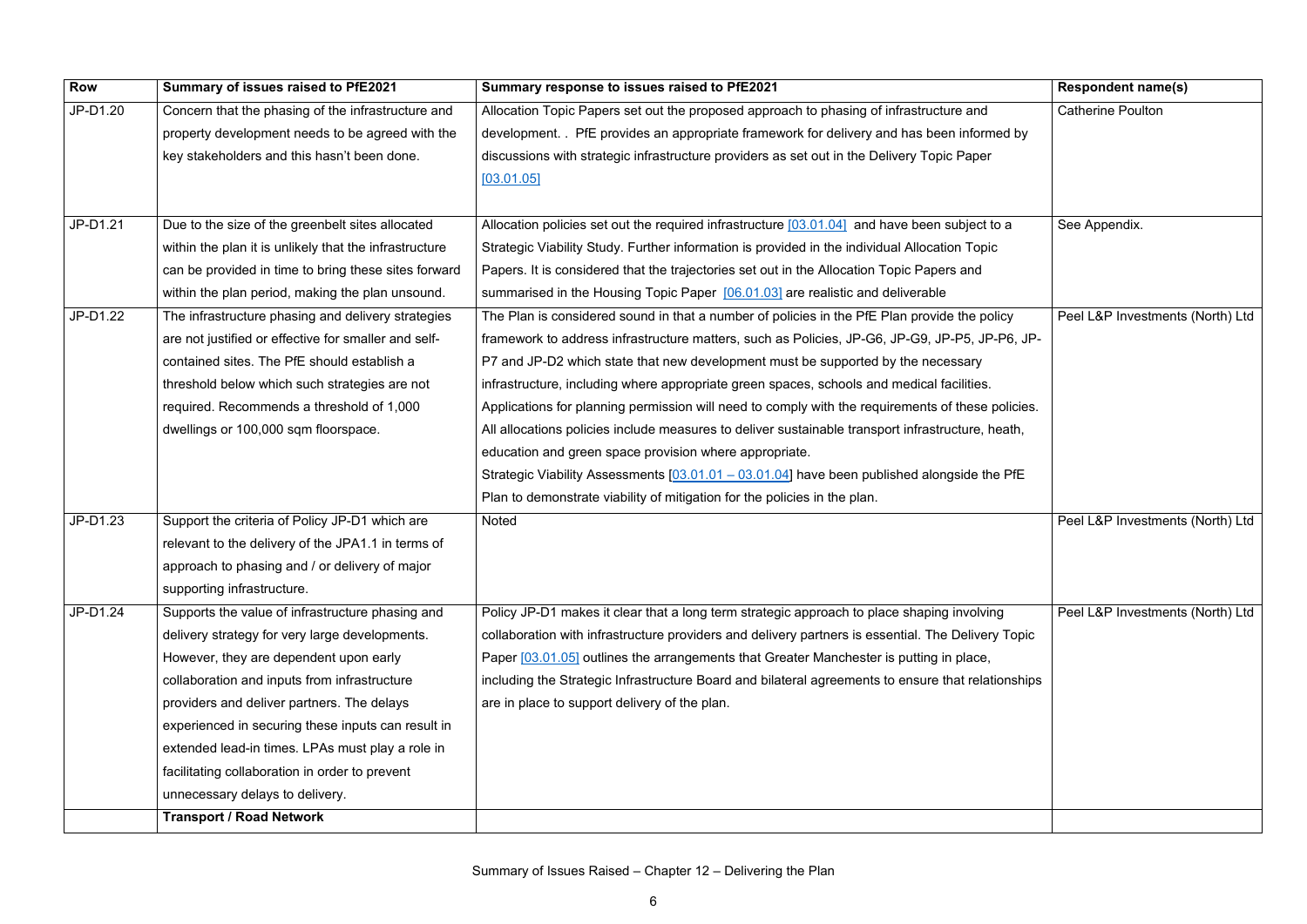| <b>Row</b> | Summary of issues raised to PfE2021                   | Summary response to issues raised to PfE2021                                                         | <b>Respondent name(s)</b>        |
|------------|-------------------------------------------------------|------------------------------------------------------------------------------------------------------|----------------------------------|
| JP-D1.25   | There is a lack of a suitable road network, and       | The policies in the Connected Places chapter of the Plan provide a sufficient policy framework       | Sin Yi Pang                      |
|            | access to most services (shops, doctors, chemists     | to support the creation of a better integrated network, with policies JP-C1, JP-C4 and JP-C7, in     |                                  |
|            | and hospitals).                                       | particular, ensuring new developments are well integrated into the network.                          |                                  |
| JP-D1.26   | Rail services need improving, including better stock. | Transforming transport infrastructure and services by securing investment in new and improved        | George Hardie                    |
|            |                                                       | transport infrastructure and services is a key component of Policy JP-C 1 in order to help deliver   |                                  |
|            |                                                       | an accessible, low carbon Greater Manchester with world-class connectivity.                          |                                  |
|            |                                                       | An ambitious programme of investment in public transport is set out through the Greater              |                                  |
|            |                                                       | Manchester Transport Strategy 2040 [09.01.01] and accompanying Our Five Year Transport               |                                  |
|            |                                                       | Delivery Plan 2021-2026 [09.01.02]. This includes proposed investment in rail and bus capacity,      |                                  |
|            |                                                       | coverage and service quality.                                                                        |                                  |
| JP-D1.27   | Support that the requirements of PPG are satisfied    | The PfE Site Allocation Process Site Selection Background Paper [03.04.01] outlines the              | Peel L&P Investments (North) Ltd |
|            | in relation to allocations. Note that work has been   | process followed to identify allocations. Consideration of land within the existing urban area or    |                                  |
|            | carried out to identify the transport infrastructure  | with good public transport accessibility was a key factor for identification of allocations in       |                                  |
|            | necessary for each allocation and additional          | Appendix 6 Site suitability methodology [03.04.08].                                                  |                                  |
|            | infrastructure required has been identified through   | The Transport Locality Assessments [09.01.07 through to 09.01.28] analyse the impact of each         |                                  |
|            | technical assessment work.                            | allocation on the local transport network and have concluded that the potential impacts of           |                                  |
|            |                                                       | development on the transport network can be addressed and are not considered to be unsafe or         |                                  |
|            |                                                       | severe, in accordance with NPPF guidance.                                                            |                                  |
|            |                                                       | Strategic Viability Assessments $[03.01.01 - 03.01.04]$ have been published alongside the PfE        |                                  |
|            |                                                       | Plan to demonstrate viability.                                                                       |                                  |
|            | <b>Social Infrastructure</b>                          |                                                                                                      |                                  |
| JP-D1.28   | Concern that more educational facilities will be      | Within the PfE Plan, Policy JP-P 5 considers provision for Education, Skills and Knowledge           | Sin Yi Pang                      |
|            | required for all the new developments proposed to     | including sufficient delivery of school places. For each allocation policy there is reference to the | Stephen Woolley                  |
|            | meet the demand for school places.                    | need for provision for schools where applicable. The Plan should be read as a whole, therefore       | Mike Bolton                      |
|            |                                                       | no change is considered necessary                                                                    | <b>Kelly Baker</b>               |
|            |                                                       |                                                                                                      | <b>Deborah Foulkes</b>           |
|            |                                                       |                                                                                                      | <b>Alison Doherty</b>            |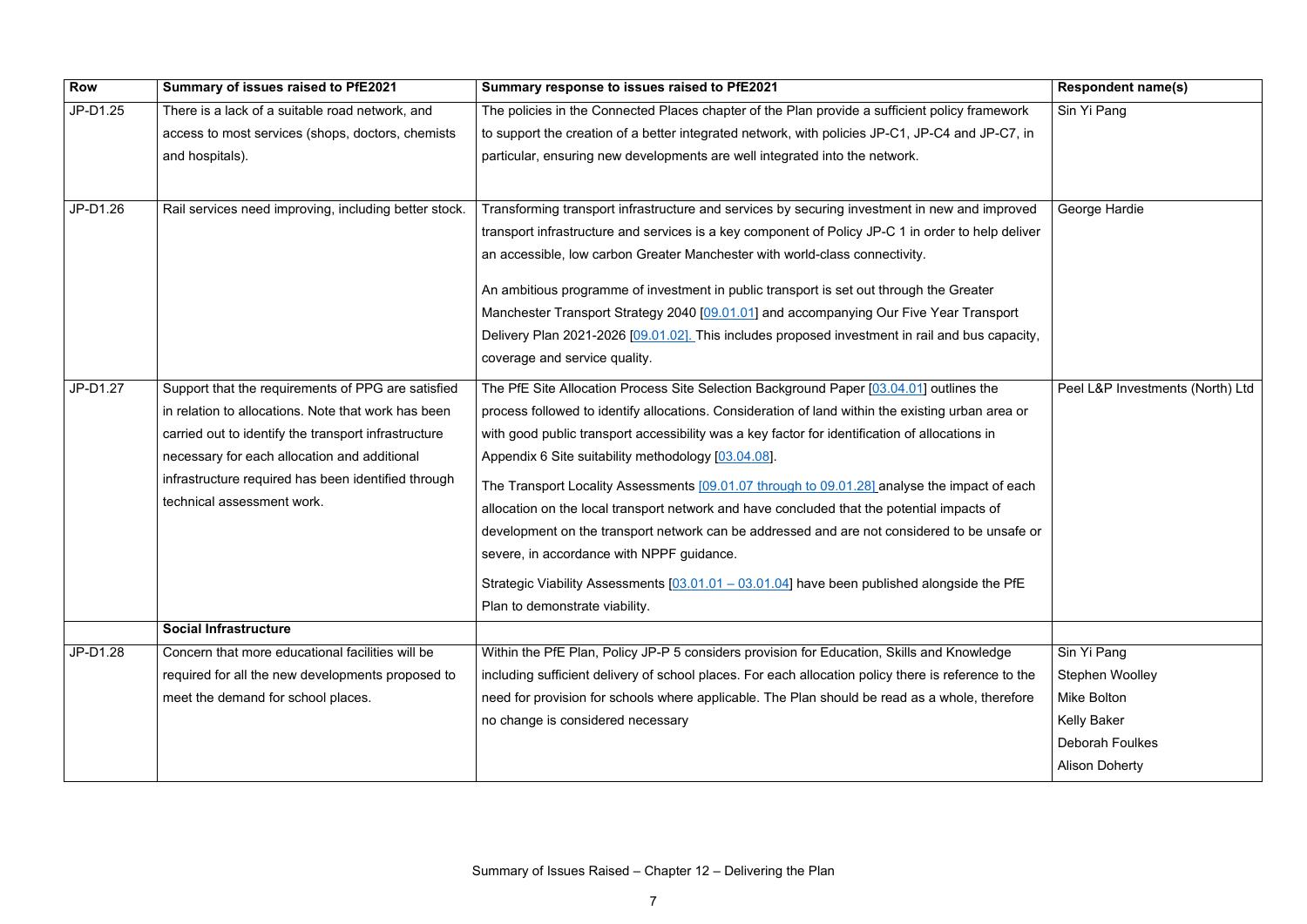| Row      | Summary of issues raised to PfE2021                    | Summary response to issues raised to PfE2021                                                         | <b>Respondent name(s)</b> |
|----------|--------------------------------------------------------|------------------------------------------------------------------------------------------------------|---------------------------|
| JP-D1.29 | Infrastructure will fall behind no access to medical   | A number of policies in the PfE Plan provide the policy framework to address infrastructure          | Kim Scragg                |
|          | services, education, roads, transport etc. Some        | matters, such as Policies, JP-G6, JP-G9, JP-P5, JP-P6, JP-P7 and JP-D2 which state that new          |                           |
|          | areas already have limitations of services.            | development must be supported by the necessary infrastructure, including where appropriate           |                           |
|          |                                                        | green spaces, schools and medical facilities. Policy JP-C1 recognises the need to deliver            |                           |
|          |                                                        | sustainable patterns of development and Policy JP-C7 sets out the Transport Requirements of          |                           |
|          |                                                        | new development, requiring development of the site to incorporate mitigation to reduce the need      |                           |
|          |                                                        | to travel and reliance on cars.                                                                      |                           |
|          |                                                        | Applications for planning permission will need to comply with the requirements of these policies.    |                           |
|          |                                                        | All allocations policies include measures to deliver sustainable transport infrastructure, heath,    |                           |
|          |                                                        | education and green space provision where appropriate.                                               |                           |
| JP-D1.30 | No evidence of plans agreed with NHS to add extra      | The Duty to Co-operate statement sets out our strategic engagement with the NHS. Policy JP-          | Stephen Woolley           |
|          | capacity for health facilities.                        | P6 and individual allocation policies address the issues of health provision.                        | Paul Roebuck              |
|          |                                                        |                                                                                                      | <b>Deborah Foulkes</b>    |
|          |                                                        |                                                                                                      | <b>Diane Perkins</b>      |
|          |                                                        |                                                                                                      | <b>Alison Doherty</b>     |
| JP-D1.31 | Difficulty already experienced finding a dentist and   | See Row D1.30                                                                                        | Laura Charlotte           |
|          | getting a medical appointment can take significant     |                                                                                                      | <b>Kelly Baker</b>        |
|          | time.                                                  |                                                                                                      |                           |
|          |                                                        |                                                                                                      |                           |
|          | <b>Consultation / Joined up approach</b>               |                                                                                                      |                           |
| JP-D1.32 | Poor public consultation, a lack of accessible         | Not relevant to this policy. Matter addressed elsewhere                                              | C Smith                   |
|          | information and little spent by councils in generating |                                                                                                      | <b>Robert Birchmore</b>   |
|          | awareness of PfE. Interest in the plan has mainly      |                                                                                                      |                           |
|          | been generated by local protest groups.                |                                                                                                      |                           |
| JP-D1.33 | Difficult to have a coordinated approach with the      | Greater Manchester has a good track record of delivering ambitious infrastructure programmes         | Jacqueline Charnock       |
|          | boroughs, infrastructure providers, national           | as set out in the Delivery Topic Paper [03.01.05]. Stockport is still part of the Combined Authority |                           |
|          | government, regulators and others involved in          | and will work with the other 9 boroughs to deliver strategically important infrastructure.           |                           |
|          | infrastructure planning and funding to ensure the      |                                                                                                      |                           |
|          | infrastructure needed to support the vision and        |                                                                                                      |                           |
|          | objectives of the plan is developed and implemented    |                                                                                                      |                           |
|          | effectively, when Stockport isn't involved.            |                                                                                                      |                           |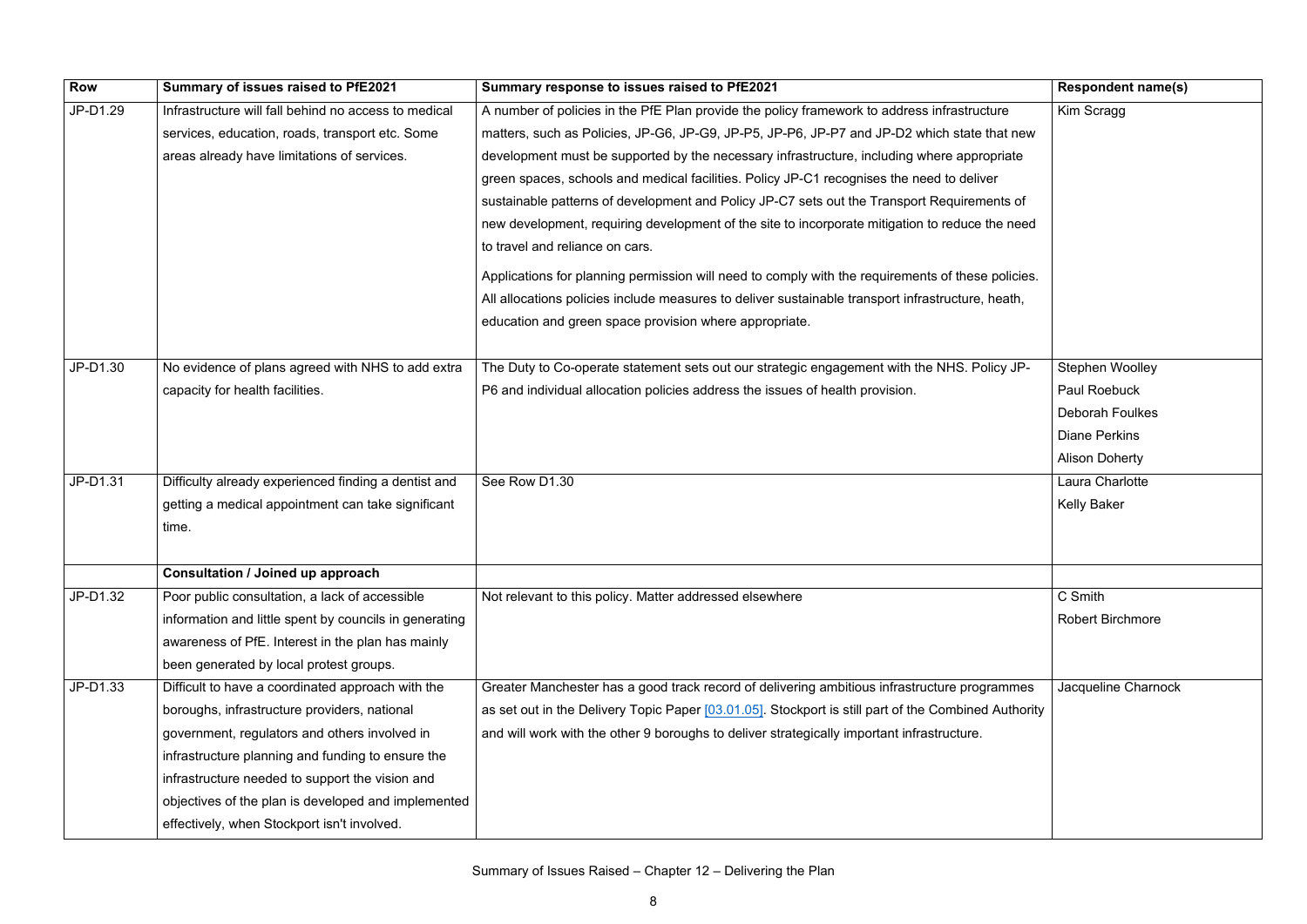| <b>Row</b> | Summary of issues raised to PfE2021                      | Summary response to issues raised to PfE2021                                                       | <b>Respondent name(s)</b>        |
|------------|----------------------------------------------------------|----------------------------------------------------------------------------------------------------|----------------------------------|
| JP-D1.34   | People/authorities have proved themselves unable         | Greater Manchester has a good track record of delivering ambitious infrastructure programmes       | Ian Culman                       |
|            | and with no intent of delivering the coordinated         | as set out in the Delivery Topic Paper [03.01.05]                                                  |                                  |
|            | approach detailed.                                       |                                                                                                    |                                  |
| JP-D1.35   | Historic England has an important role in the            | The historic environment is addressed primarily in Policy JP-P2.                                   | <b>Historic England</b>          |
|            | delivery of infrastructure, particularly heritage assets |                                                                                                    |                                  |
|            | of national importance.                                  |                                                                                                    |                                  |
| JP-D1.36   | Support that the policy wording recognises the           | <b>Noted</b>                                                                                       | Northern Gateway Development     |
|            | requirement for collaborative investment plans to        |                                                                                                    | Vehicle                          |
|            | support major supporting development, an approach        |                                                                                                    |                                  |
|            | will be key to help deliver cross-border strategic       |                                                                                                    |                                  |
|            | allocations JPA1.1 and JPA1.2.                           |                                                                                                    |                                  |
| JP-D1.37   | There is support for the ideas and sentiment, but a      | PfE is a strategic plan which will set the framework for more detailed work through local plans.   | Ann Guilfoyle                    |
|            | need to understand how it is going to work for local     | Allocation policies set out the infrastructure requirements where appropriate. Further detail can  |                                  |
|            | people.                                                  | be found in Allocation Topic Papers.                                                               |                                  |
| JP-D1.38   | NGDV have been working with the GMCA                     | <b>Noted</b>                                                                                       | Northern Gateway Development     |
|            | Infrastructure Board in relation to the Northern         |                                                                                                    | Vehicle                          |
|            | Gateway and look forward to continuing this positive     |                                                                                                    |                                  |
|            | working relationship with stakeholders to develop        |                                                                                                    |                                  |
|            | the plans for the site.                                  |                                                                                                    |                                  |
| JP-D1.39   | Local Planning authorities should encourage              | <b>Noted</b>                                                                                       | Peel L&P Investments (North) Ltd |
|            | collaboration immediately and prior to the adoption      |                                                                                                    |                                  |
|            | of PfE in order to shorten development lead-in times     |                                                                                                    |                                  |
|            | and facilitate early delivery.                           |                                                                                                    |                                  |
| JP-D1.40   | The work carried out should include engagement           | Greater Manchester is working with Government across a range of initiatives and funding            | Peel L&P Investments (North) Ltd |
|            | with Government, infrastructure providers,               | sources as set out in the Delivery Topic Paper [03.01.05]                                          |                                  |
|            | developers and landowners to identify the                |                                                                                                    |                                  |
|            | infrastructure and investment required to secure         |                                                                                                    |                                  |
|            | sustainable growth in GM.                                |                                                                                                    |                                  |
|            | <b>Utilities</b>                                         |                                                                                                    |                                  |
| JP-D1.41   | Utilities are barely mentioned in the plans. These       | Policy JP-D1 makes it clear that a long term strategic approach to place shaping involving         | David Almond                     |
|            | are fundamental to the whole concept.                    | collaboration with infrastructure providers and delivery partners is essential. The Delivery Topic |                                  |
|            |                                                          | Paper [03.01.05] outlines the arrangements that Greater Manchester has already in place,           |                                  |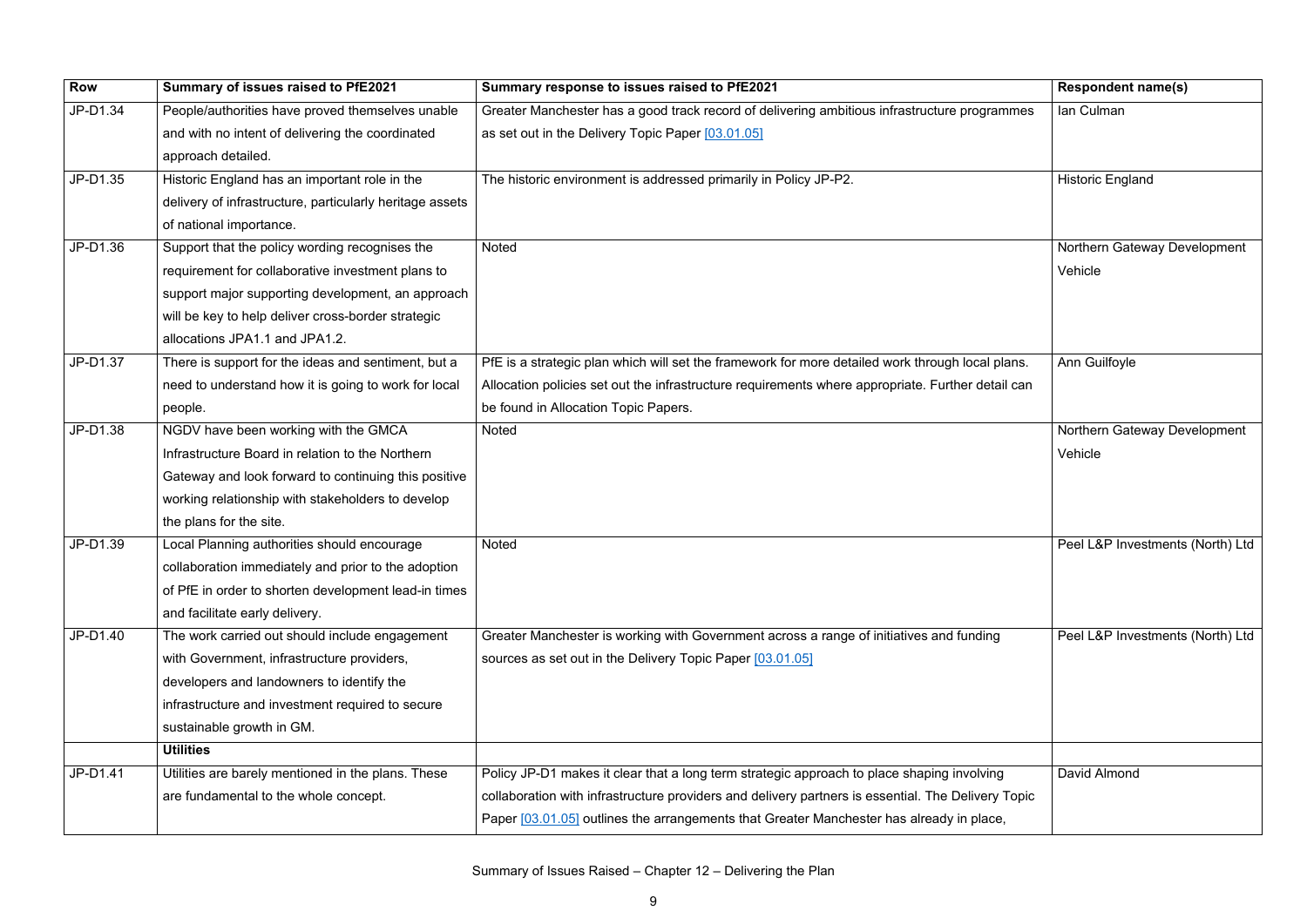| <b>Row</b> | Summary of issues raised to PfE2021                        | Summary response to issues raised to PfE2021                                                       | <b>Respondent name(s)</b>       |
|------------|------------------------------------------------------------|----------------------------------------------------------------------------------------------------|---------------------------------|
|            |                                                            | including the Strategic Infrastructure Board, is developing with infrastructure providers, for     |                                 |
|            |                                                            | example bilateral agreements, to ensure that relationships are in place to support delivery of the |                                 |
|            |                                                            | plan.                                                                                              |                                 |
| JP-D1.42   | Collaboration is needed to ensure that utilities           | Policy JP-D1 makes it clear that a long term strategic approach to place shaping involving         | <b>Peel L&amp;P Investments</b> |
|            | infrastructure is planned and delivered in a               | collaboration with infrastructure providers and delivery partners is essential. The Delivery Topic |                                 |
|            | coordinated way, such that any obstacles to delivery       | Paper [03.01.05] outlines the arrangements that Greater Manchester has already in place,           |                                 |
|            | are removed. Policy JP-D1 should be amended                | including the Strategic Infrastructure Board, is developing with infrastructure providers, for     |                                 |
|            | accordingly.                                               | example bilateral agreements, to ensure that relationships are in place to support delivery of the |                                 |
|            |                                                            | plan.                                                                                              |                                 |
|            |                                                            |                                                                                                    |                                 |
| JP-D1.43   | Utility providers have a statutory requirement to          | No change considered necessary. The approach to securing the necessary mitigation /                | <b>Peel L&amp;P Investments</b> |
|            | maintain utilities networks, including by addressing       | infrastructure required to support development within the PfE Plan area, outlined in Chapter 12,   |                                 |
|            | infrastructure capacity problems and                       | JP-D1, JP-D2 and other parts of the Plan, including the site specific allocation policies is       |                                 |
|            | accommodating planned growth. PfE goes beyond              | considered to be consistent with NPPF and NPPG.                                                    |                                 |
|            | the remit of a Development Plan and places a               |                                                                                                    |                                 |
|            | disproportionate and unnecessary burden on the             |                                                                                                    |                                 |
|            | development industry.                                      |                                                                                                    |                                 |
| JP-D1.44   | The plan assumes supply of minerals and gives no           | The Greater Manchester Joint Minerals Development Plan (GMJMDP) is not being amended as            | <b>Mineral Products Asso</b>    |
|            | consideration to the resource requirements and             | part of PfE. Mineral Safeguarding Areas, and the policies which cover them, are identified within  |                                 |
|            | supply chain considerations.                               | the GMJMDP and will remain unchanged and applicable once PfE is adopted.                           |                                 |
|            |                                                            |                                                                                                    |                                 |
|            | <b>Allocation specific</b>                                 |                                                                                                    |                                 |
| JP-D1.45   | The Topic Paper supporting the Simister and                | It is considered that there is a case for exceptional circumstances to release the Simister and    | Simister Village Comm           |
|            | Bowlee allocation states in paragraph 11.1 that            | Bowlee site which can be found in the relevant Allocation Topic Paper. See also responses to       |                                 |
|            | extensive infrastructure investment, including a wide      | <b>JPA1.2</b>                                                                                      |                                 |
|            | range of public transportation enhancements, is            |                                                                                                    |                                 |
|            | required to ensure its implementation. This                |                                                                                                    |                                 |
|            | highlights that the site is unsustainable in its current   |                                                                                                    |                                 |
|            | state. As a result, the site is unsuitable for allocation. |                                                                                                    |                                 |

|            | <b>Respondent name(s)</b>           |
|------------|-------------------------------------|
| for        |                                     |
| ery of the |                                     |
|            |                                     |
| ing        | Peel L&P Investments (North) Ltd    |
| ry Topic   |                                     |
| ce,        |                                     |
| for        |                                     |
| ery of the |                                     |
|            |                                     |
|            |                                     |
|            | Peel L&P Investments (North) Ltd    |
| apter 12,  |                                     |
| S          |                                     |
|            |                                     |
|            |                                     |
|            |                                     |
|            |                                     |
| ended as   | <b>Mineral Products Association</b> |
| ied within |                                     |
|            |                                     |
|            |                                     |
|            |                                     |
| er and     | <b>Simister Village Community</b>   |
| ıses to    |                                     |
|            |                                     |
|            |                                     |
|            |                                     |
|            |                                     |
|            |                                     |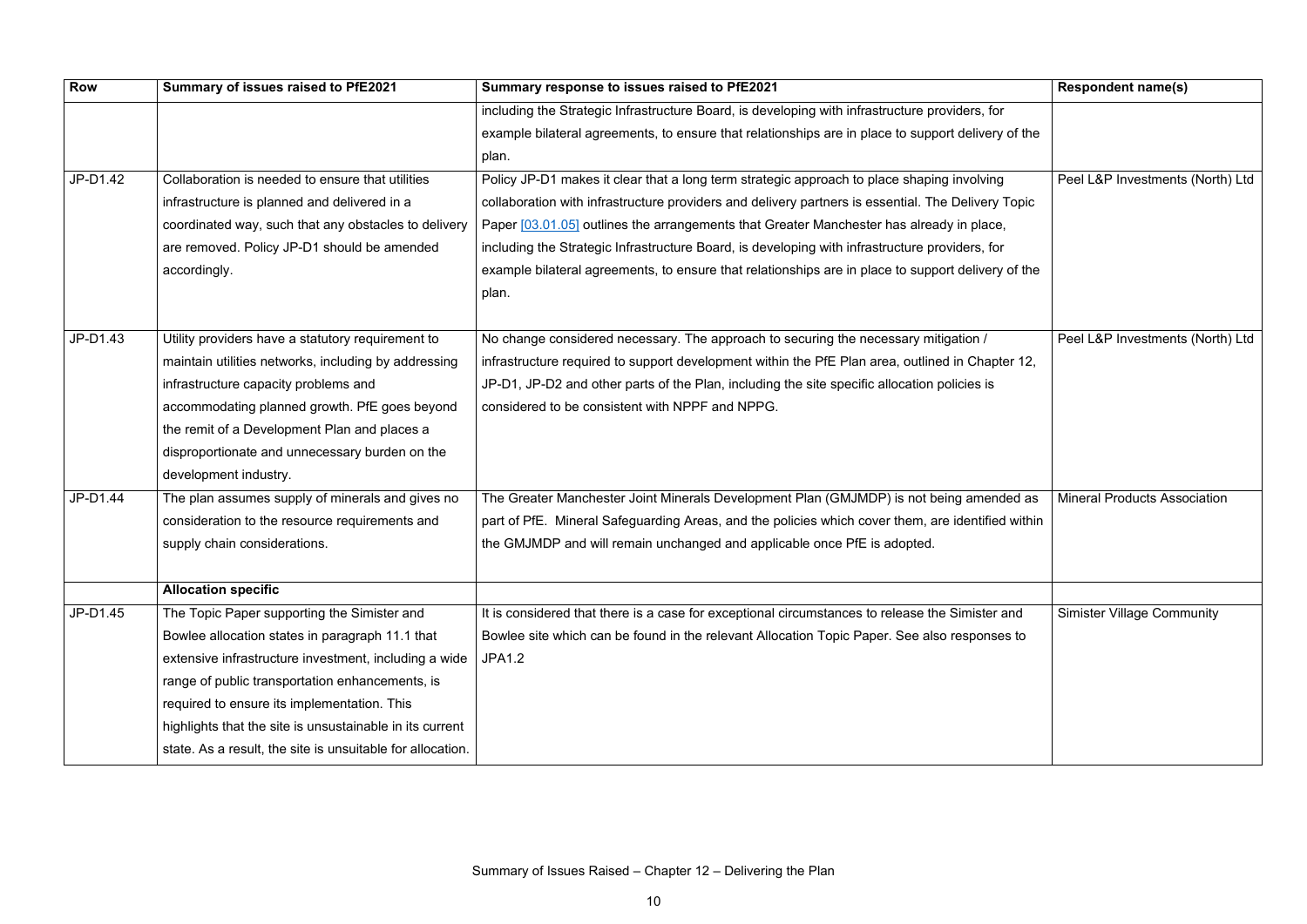### **PfE 2021 Policy JP-D2 Developer Contributions**

| <b>Row</b> | Summary of issues raised to PfE2021                 | Summary response to issues raised to PfE2021                                                     | <b>Respondent name(s)</b>        |
|------------|-----------------------------------------------------|--------------------------------------------------------------------------------------------------|----------------------------------|
| JP-D2.1    | PfE districts have a poor success rate in obtaining | No change considered necessary. The approach to securing the necessary mitigation /              | Alan Sheppard                    |
|            | developer contributions. Tax payers shouldn't be    | infrastructure required to support development within the PfE Plan area, outlined in Chapter 12  | <b>Judith Sheppard</b>           |
|            | funding developments.                               | and other parts of the Plan, including the site specific allocation policies is considered to be | <b>Susan Dennett</b>             |
|            |                                                     | consistent with NPPF and NPPG. Districts Infrastructure Funding Statements provide details of    | Daniel Lawson                    |
|            |                                                     | monies secured (and spent) over recent years in relation to S106 agreements.                     | <b>Gary West</b>                 |
|            |                                                     |                                                                                                  | Alex Abbey                       |
|            |                                                     |                                                                                                  | <b>Graham Roberts</b>            |
|            |                                                     |                                                                                                  | David Mclaughlin                 |
|            |                                                     |                                                                                                  | Diane Wright                     |
|            |                                                     |                                                                                                  | <b>Robert Birchmore</b>          |
| JP-D2.2    | Developers are not held to account when they do     | No change considered necessary. The approach to securing the necessary mitigation /              | See Appendix.                    |
|            | not make the necessary contributions to approved    | infrastructure required to support development within the PfE Plan area, outlined in Chapter 12  |                                  |
|            | schemes.                                            | and other parts of the Plan, including the site specific allocation policies is considered to be |                                  |
|            |                                                     | consistent with NPPF and NPPG. Districts Infrastructure Funding Statements provide details of    |                                  |
|            |                                                     | monies secured (and spent) over recent years in relation to S106 agreements.                     |                                  |
| $JP-D2.3$  | PfE districts are working with developers at the    | No change considered necessary. The approach to securing the necessary mitigation /              | Kim Scragg                       |
|            | expense of local people.                            | infrastructure required to support development within the PfE Plan area, outlined in Chapter 12  | Janet Taylor                     |
|            |                                                     | and other parts of the Plan, including the site specific allocation policies is considered to be | Maureen Buttle                   |
|            |                                                     | consistent with NPPF and NPPG. Districts Infrastructure Funding Statements provide details of    | Ann Guilfoyle                    |
|            |                                                     | monies secured (and spent) over recent years in relation to S106 agreements.                     | <b>Tracy Raftery</b>             |
| JP-D2.4    | The Plan should contain more detailed information   | No change considered necessary. The approach to securing the necessary mitigation /              | <b>Julie Halliwell</b>           |
|            | regarding Developer Contributions.                  | infrastructure required to support development within the PfE Plan area, outlined in Chapter 12  | <b>Martin Rigby</b>              |
|            |                                                     | and other parts of the Plan, including the site specific allocation policies is considered to be | C Smith                          |
|            |                                                     | consistent with NPPF and NPPG.                                                                   | <b>Peter Christie</b>            |
| $JP-D2.5$  | All developments including windfall should make a   | No change considered necessary. The policies in the plan apply to all new development not just   | Peel L&P Investments (North) Ltd |
|            | fair contribution towards infrastructure. Greater   | the site allocations, where appropriate. The approach to securing the necessary mitigation /     |                                  |
|            | requirements should not unfairly be placed an       | infrastructure required to support development within the PfE Plan area, outlined in Chapter 12  |                                  |
|            | allocated sites.                                    | and other parts of the Plan, including the site specific allocation policies is considered to be |                                  |
|            |                                                     | consistent with NPPF and NPPG.                                                                   |                                  |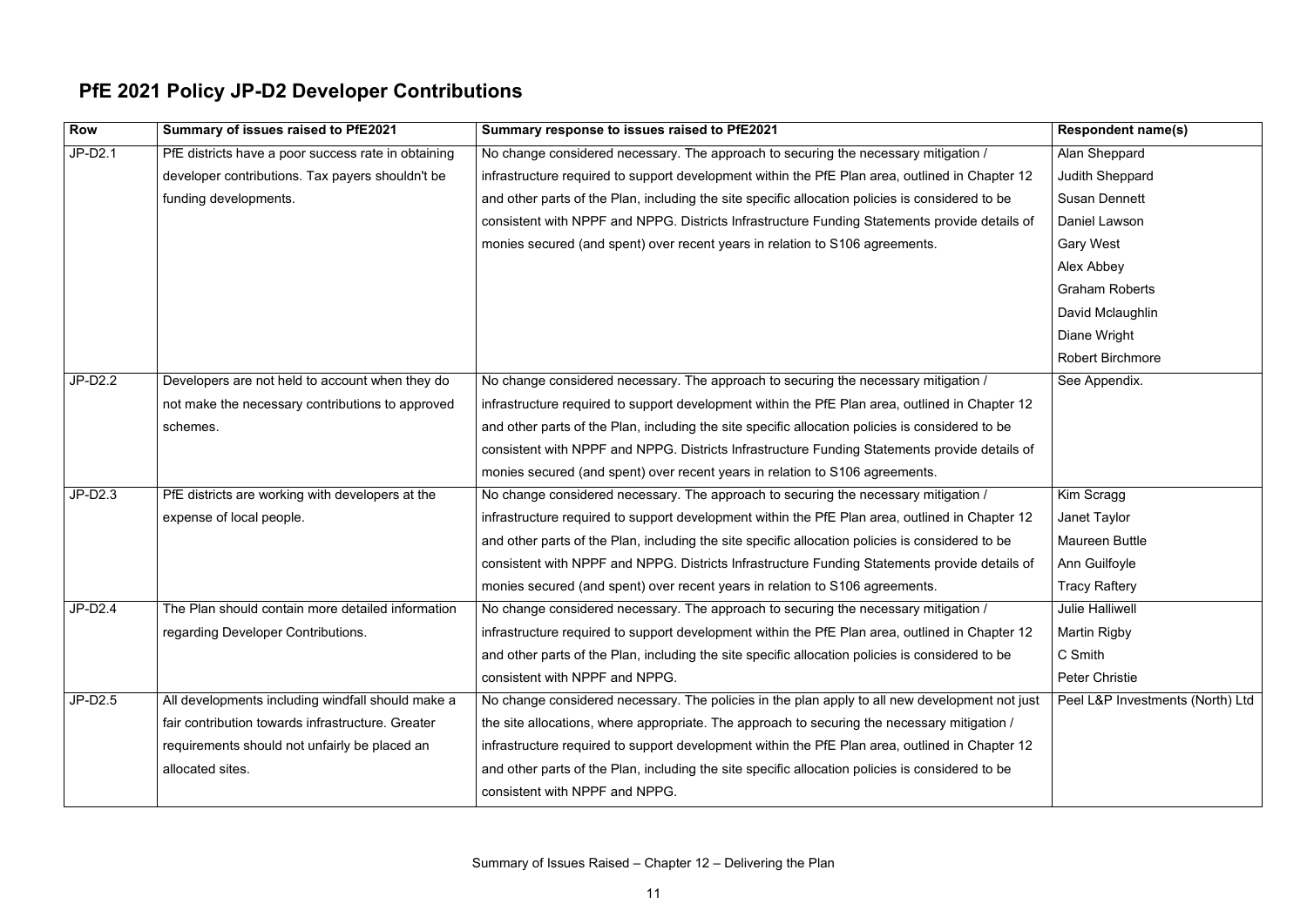| Row       | Summary of issues raised to PfE2021                         | Summary response to issues raised to PfE2021                                                          | <b>Respondent name(s)</b>        |
|-----------|-------------------------------------------------------------|-------------------------------------------------------------------------------------------------------|----------------------------------|
| $JP-D2.6$ | The policy should be amended to also allow for new          | The proposed modification is not considered necessary. Strategic viability assessments                | Peel L&P Investments (North) Ltd |
|           | evidence to justify a detailed viability assessment to      | [03.01.01 - 03.01.04] have been published alongside the PfE Plan. In line with NPPF it will be        |                                  |
|           | be undertaken. PfE should also be clear about the           | assumed that planning applications which comply with the adopted PfE will be viable, however          |                                  |
|           | mechanisms used to secure contributions and                 | NPPF 58 also allows for applicants to demonstrate whether particular circumstances justify the        |                                  |
|           | remove reference to the potential for a Strategic           | need for a viability assessment at the application stage. The approach to securing the necessary      |                                  |
|           | Infrastructure Tariff.                                      | mitigation / infrastructure required to support development within the PfE Plan area, outlined in     |                                  |
|           |                                                             | Chapter 12 and other parts of the Plan, including the site specific allocation policies is            |                                  |
|           |                                                             | considered to be consistent with NPPF and NPPG.                                                       |                                  |
| $JP-D2.7$ | The policy text should highlight NPPF para.56.              | No change considered necessary. The approach to securing the necessary mitigation /                   | Northern Gateway Development     |
|           | Concerns are raised over the Strategic Viability work       | infrastructure required to support development within the PfE Plan area, outlined in Chapter 12       | Vehicle                          |
|           | undertaken to support the plan.                             | and other parts of the Plan, including the site specific allocation policies is considered to be      | Peel L&P Investments (North) Ltd |
|           | • Assumptions made about costs, values and                  | consistent with NPPF and NPPG.                                                                        |                                  |
|           | profit levels                                               | A Strategic Viability Assessment Stage 1 was undertaken in accordance with the 2019 revised           |                                  |
|           |                                                             | National Planning Policy Framework and the relevant sections of the Planning Practice                 |                                  |
|           | Lack of transparency in appraisals in relation<br>$\bullet$ | Guidance (PPG). An Addendum was prepared to update the assessment in the light of the                 |                                  |
|           | to typologies and PfE policy requirements                   | Stockport withdrawal and to review the assumptions in the light of Covid 19. [03.01.01-03.01.03]      |                                  |
|           |                                                             | A Strategic Viability Stage 2 report was undertaken [03.01.04] in relation to the allocated sites. It |                                  |
|           |                                                             | is considered that a proportionate evidence base has been provided to support the policy. The         |                                  |
|           |                                                             | Delivery Topic Paper provides a strategic summary outlining how viability has been considered.        |                                  |
|           |                                                             | The paper can be found here: Delivery Topic Paper [03.01.05].                                         |                                  |
| JP-D2.8   | To avoid 'double dipping' the policy needs to state         | No change considered necessary. The approach to securing the necessary mitigation /                   | <b>GLP Trows LLP and BDW</b>     |
|           | that contributions will only be sought for items on the     | infrastructure required to support development within the PfE Plan area, outlined in Chapter 12       | <b>Trading Ltd</b>               |
|           | CIL Reg 123 list, where the request meets the Reg           | and other parts of the Plan, including the site specific allocation policies is considered to be      | <b>Seddon Homes Ltd</b>          |
|           | 122 tests.                                                  | consistent with NPPF and NPPG. Districts Infrastructure Funding Statements provide details of         |                                  |
|           |                                                             | monies secured (and spent) over recent years in relation to S106 agreements.                          |                                  |
| JP-D2.9   | The policy should accord with national policy and set       | No change considered necessary. The approach to securing the necessary mitigation /                   | <b>Taylor Wimpey</b>             |
|           | out what development contributions developers are           | infrastructure required to support development within the PfE Plan area, outlined in Chapter 12       |                                  |
|           | expected to contribute towards.                             | and other parts of the Plan, including the site specific allocation policies is considered to be      |                                  |
|           |                                                             | consistent with NPPF and NPPG.                                                                        |                                  |
|           |                                                             |                                                                                                       |                                  |
| JP-D2.10  | Infrastructure impacts are being ignored.                   | A number of policies in the Plan provide a sufficient policy framework to address this matter,        | E Bowles                         |
|           |                                                             | such as Policies, JP-G6, JP-P1, JP-P5 and JP-P6 which state that new development must be              | Simon Haughton                   |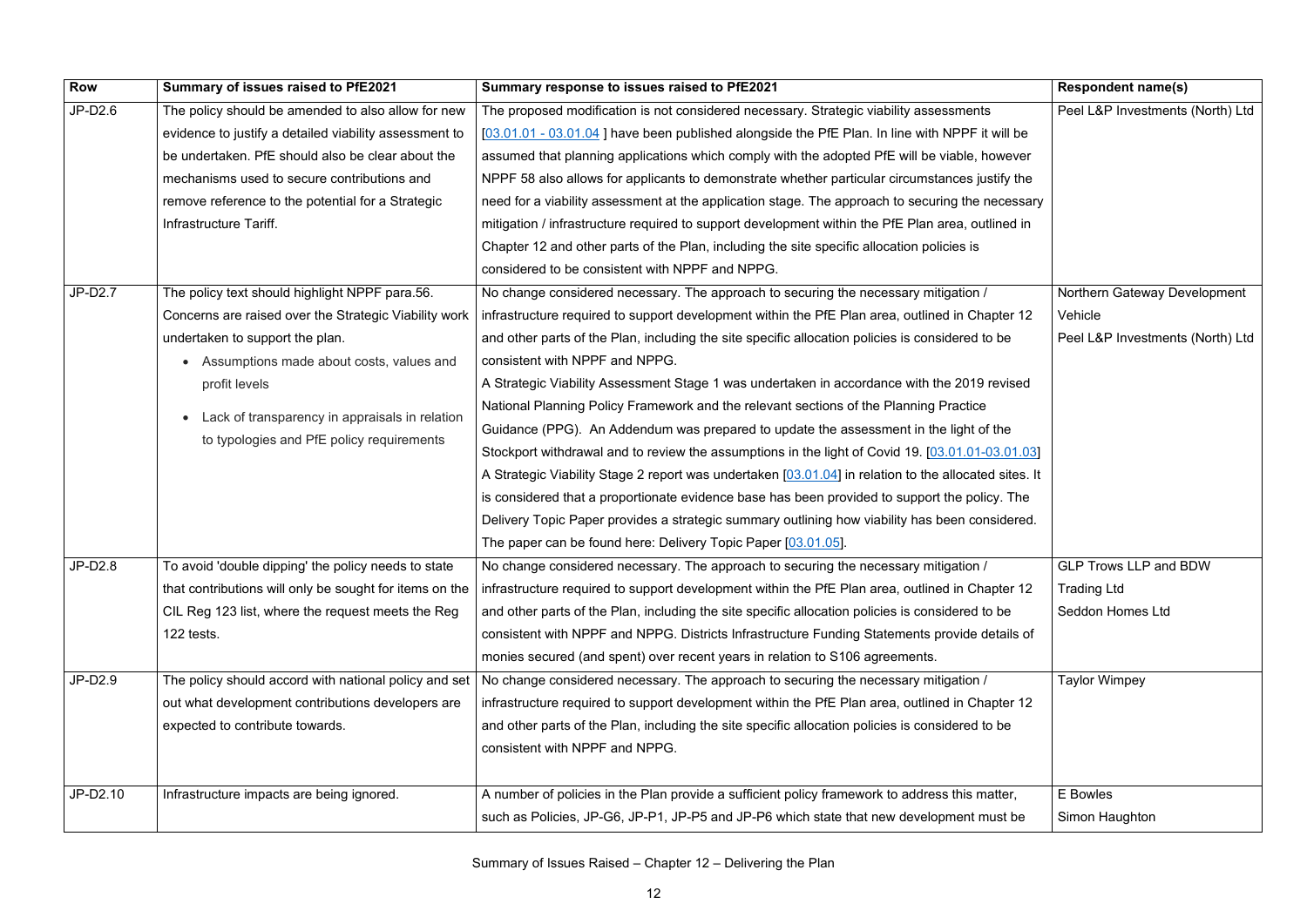| Row        | Summary of issues raised to PfE2021                | Summary response to issues raised to PfE2021                                                           | <b>Respondent name(s)</b> |
|------------|----------------------------------------------------|--------------------------------------------------------------------------------------------------------|---------------------------|
|            |                                                    | $\mid$ supported by the necessary infrastructure, including where appropriate green spaces, schools    |                           |
|            |                                                    | $\mid$ and medical facilities. The Plan needs to be read as a whole, therefore no change is considered |                           |
|            |                                                    | necessary.                                                                                             |                           |
| JP-D2.11   | The plan should have been planned at a local level | Comment not relevant to the content of the Chapter 12.                                                 | John Williams             |
|            | with local communities.                            |                                                                                                        |                           |
| $JP-D2.12$ | PfE makes no mention of specific industries or     | Comment not relevant to the content of the Chapter 12. Matter addressed elsewhere.                     | <b>Mat Burbery</b>        |
|            | partners for employment provision.                 |                                                                                                        |                           |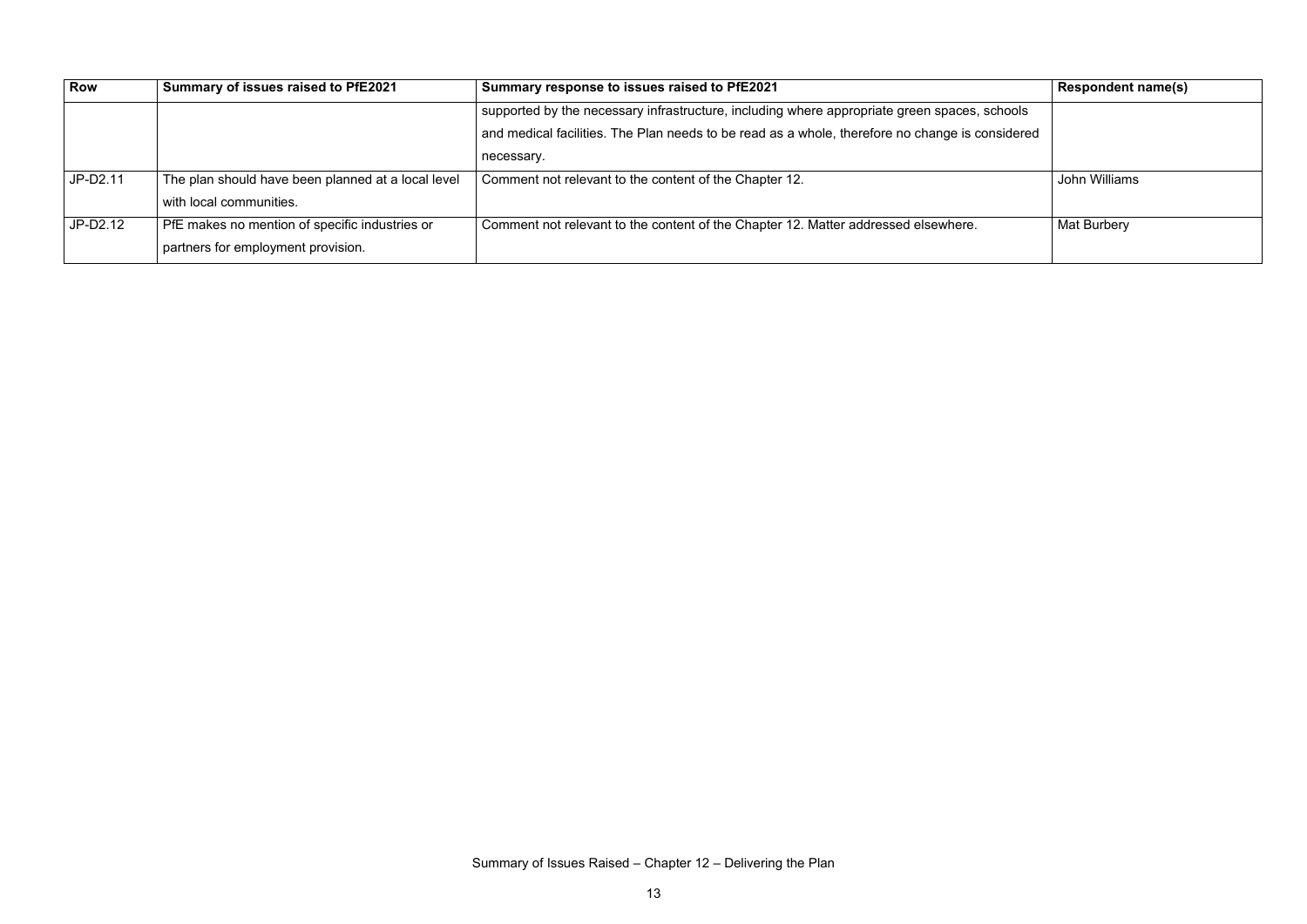# **Appendix:**

#### **Respondents to PfE 2021 Policy JP-D1**

Table 1. Policy JP-D1 additional respondents

| Row      | Respondent name            |
|----------|----------------------------|
| JP-D1.14 | Lisa Mather                |
|          | <b>Peter Mather</b>        |
|          | Deborah Morgan             |
|          | Susan Higgins              |
|          | Andrea Keeble              |
|          | Oscar Majid                |
|          | <b>Juliet Eastham</b>      |
|          | <b>Yvonne Robinson</b>     |
|          | <b>Catherine Schofield</b> |
|          | <b>Stuart Johnstone</b>    |
|          | Susan Fleming              |
|          | <b>Andrew Fleming</b>      |
|          | <b>Tom Wood</b>            |
|          | <b>Viv Barlow</b>          |
|          | Michelle Mcloughlin        |
|          | Joan Glynn                 |
|          | Jacqueline Majid           |
|          | <b>S</b> Stratton          |
|          | <b>Hazel Keane</b>         |
|          | John Robinson              |
|          | Colin Heaton               |
|          | Susan Horridge             |
|          | <b>Shirley Buckley</b>     |
|          | Joanne Dawson              |
|          | Joanne Culliney            |
|          | <b>Barry Spence</b>        |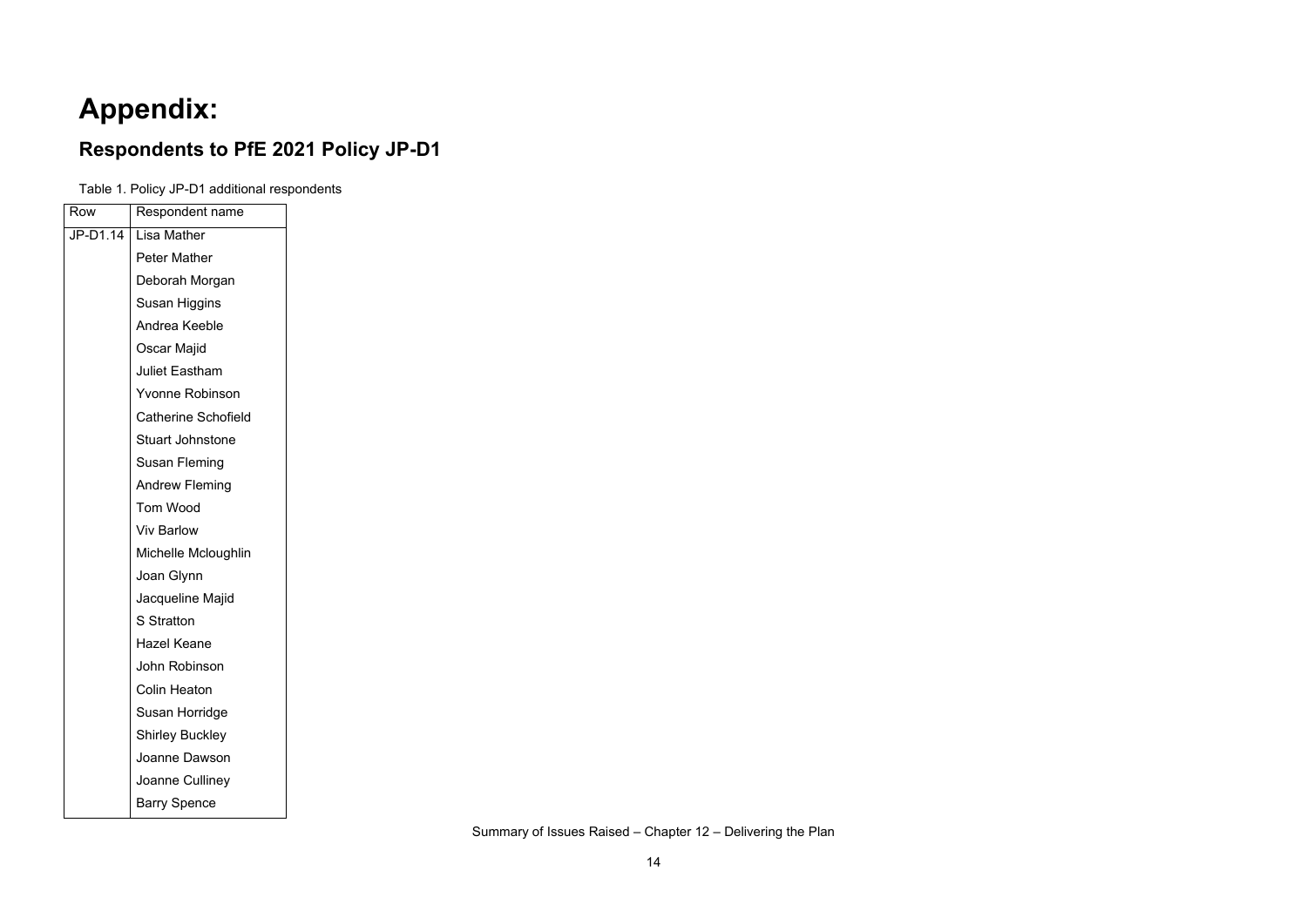| Row | Respondent name             |
|-----|-----------------------------|
|     | <b>Christopher Culliney</b> |
|     | <b>Annmarie Bennett</b>     |
|     | George Wood                 |
|     | Rebecca Robinson            |
|     | <b>Daniel Robinson</b>      |
|     | Alexandra Saffer            |
|     | Derek M Glynn               |
|     | <b>Carole Martin</b>        |
|     | <b>Geoff Woods</b>          |
|     | Carolyn Saffer              |
|     | <b>Saul Bennett</b>         |
|     | Samantha Doggett            |
|     | Colleen Donovan-Togo        |
|     | Lucy Taylor                 |
|     | Angela Shaw                 |
|     | Paul Taylor                 |
|     | <b>Aimee Shaw</b>           |
|     | Jennifer Cronin             |
|     | <b>Barbara Cooke</b>        |
|     | Lorraine Tucker             |
|     | <b>Brian Cooke</b>          |
|     | Lisa Wright                 |
|     | Sheila Jackson              |
|     | Sara Slater                 |
|     | <b>Abby Derere</b>          |
|     | <b>Brian Wright</b>         |
|     | <b>Kelly Fox</b>            |
|     | Paul Yarwood                |
|     | <b>Craig Tucker</b>         |
|     | Victoria Hothersall         |
|     | <b>Adam Burgess</b>         |
|     |                             |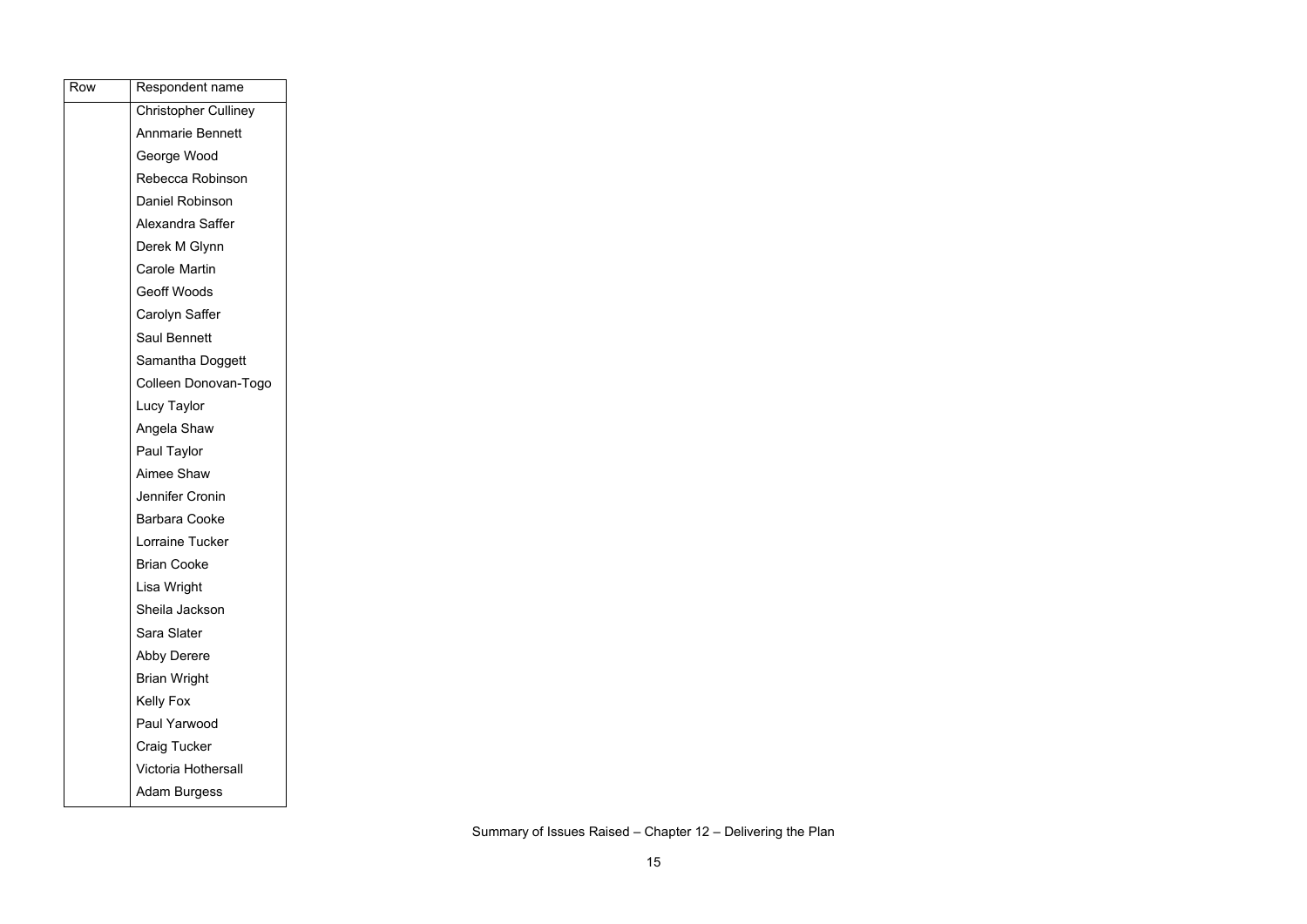| Row | Respondent name            |
|-----|----------------------------|
|     | Jacqueline Yarwood         |
|     | Alan Bayfield              |
|     | Anna Katherine Burgess     |
|     | Debbie Pownceby            |
|     | Rebecca Hindle             |
|     | Marjorie Higham            |
|     | Gwynneth McManus           |
|     | <b>Gwyneth Derere</b>      |
|     | Nicola Kerr                |
|     | Julia Gallagher            |
|     | <b>Andy Skelly</b>         |
|     | <b>Alison Lees</b>         |
|     | Joanne Dallimore           |
|     | <b>Matthew Oxley</b>       |
|     | Emma Nye                   |
|     | <b>Kath Dobson</b>         |
|     | Leanne Labrow              |
|     | Maika Fleischer            |
|     | <b>Mat Burbery</b>         |
|     | Alex Abbey                 |
|     | <b>Martin Rigby</b>        |
|     | Doug Kirkpatrick           |
|     | <b>Caroline O'Donnell</b>  |
|     | Mary Walsh                 |
|     | <b>G R Walsh</b>           |
|     | <b>Carole Heed</b>         |
|     | <b>Climate Action Bury</b> |
|     | <b>Anthony Heed</b>        |
|     | Pamela Maxon               |
|     | Alexandra Cluer            |
|     | Dawn Johnstone             |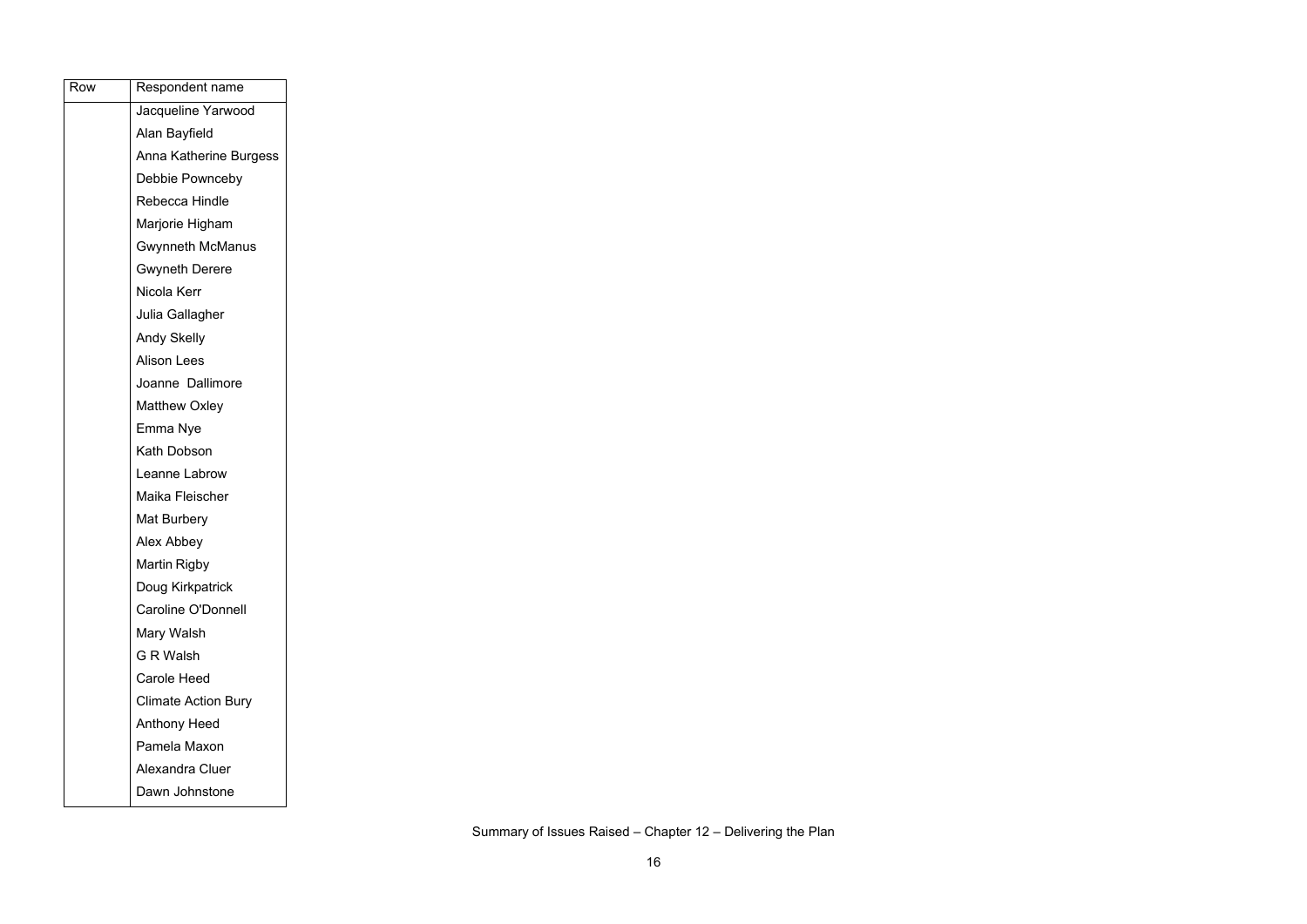| Row      | Respondent name             |
|----------|-----------------------------|
|          | <b>Trevor Widdop</b>        |
|          | <b>Judith Howard</b>        |
|          | Patricia Cooke              |
|          | <b>Jackie Harris</b>        |
|          | <b>Elisabeth Berry</b>      |
|          | lan Culman                  |
|          | <b>Susan Dennett</b>        |
|          | <b>Daniel Lawson</b>        |
|          | <b>Gary West</b>            |
|          | <b>Natasha Cross</b>        |
|          | Diane Wright                |
|          | C Smith                     |
|          | <b>Robert Birchmore</b>     |
| JP-D1.21 | The Friends of Bury Folk    |
|          | <b>Janine Richardson</b>    |
|          | <b>Carol Mole</b>           |
|          | <b>Julie Darbyshire</b>     |
|          | <b>Christopher Russell</b>  |
|          | <b>Donna Nuttall</b>        |
|          | <b>Susan Tunstall</b>       |
|          | <b>Barbara Wilkinson</b>    |
|          | Kathryn Russell             |
|          | <b>Stephen Cluer</b>        |
|          | Lucy Marsden                |
|          | <b>Trevor Byrne</b>         |
|          | Andrea Booth                |
|          | <b>Michael Brooks</b>       |
|          | <b>Cathy Armstrong-Bell</b> |
|          | Janet Jones                 |
|          | <b>Juliet Eastham</b>       |
|          |                             |